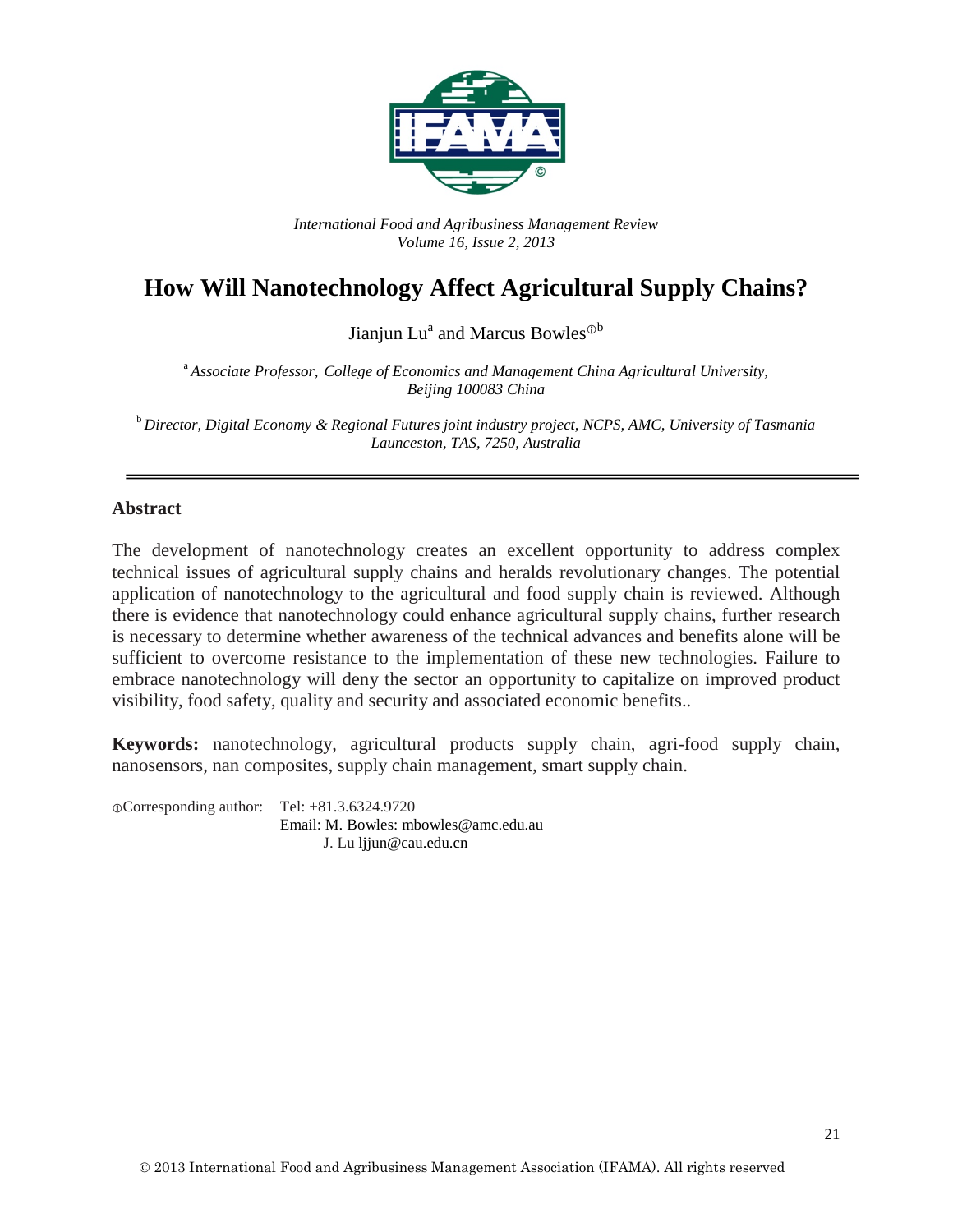## **Introduction**

The next decade offers a period of unprecedented opportunity for newly-developed information and communication technologies (ICTs) to facilitate the rapid transformation of Supply Chain Management (SCM). SCM integrates major business functions and business processes within and across companies into a cohesive and high-performing business model. In addition to logistics management, SCM includes manufacturing operations and coordination of marketing, sales, product design, finance and information technology processes and activities (Nagurney 2006; Wikipedia 2012; CSCMP 2012).

Agricultural supply chains present one of the most significant opportunities for the utilisation of ICT developments to increase the efficiency and effectiveness of SCM. These supply chains have typically focussed on the movement of food from production to consumption. They include all the input supply, production, post-harvest, storage, processing, marketing, distribution, food service and consumption functions in the 'paddock-to-plate' or 'food-to-fork' continuum for a given food product (be it consumed fresh, processed and/or from a food service provider), including the external enabling environment. These functions typically span other supply chains, geographic and political boundaries and often involve a wide range of public- and private-sector institutions and organizations (Jaffee, Siegel, and Andrews 2008; Abatekassa and Peterson 2011; Porter, Baker, and Agrawal 2011).

Agricultural supply chains have unique characteristics which distinguish them from generic supply chains. Firstly, the agricultural chain from production to consumption is highly fragmented. As a result, information about market supply-and-demand and competitors and partners is widely dispersed and difficult to analyse. Secondly, the market price of agricultural production is subject to seasonal variation; and finally, the perishable nature of fresh produce limits the level of adjustment that can be made to accommodate variations across regions and seasons, in particular managing demands for logistics, warehousing, transportation and distribution level activities (Sporleder and Boland 2011).

Nanotechnology is a rapidly evolving technological solution that has enormous potential in agricultural supply chains. However, most of the current focus is on the technology itself, rather than how it could be applied to agricultural supply chains. The benefits from the technology are widespread; it has the potential to improve both products and processes, and in some cases, create new ones. As is to be expected with new technologies, there are also concerns about toxicity, the impact on human and environmental health and loss of privacy.

Nanotechnology is concerned with manufacturing to dimensions or tolerances of 100 nanometres to below 1 nanometre - from the ultraviolet wavelength to atomic dimensions (Franks 1987). Customized manufactured products are made from atoms; their properties depend on how those atoms are arranged. This is in effect the construction of functional systems on a molecular scale. Nanotechnology may be able to create many new materials and devices in a vast range of customized applications, such as medicine (e.g. engineered stem cells, implantable devices, customized antibodies), electronics (e.g. nanochips, nanosensors), materials (e.g. green concrete, smart polymers), food production (e.g. nano-modified, nano-additives) and energy creation (e.g., solar cells, light-trapping photovoltaics).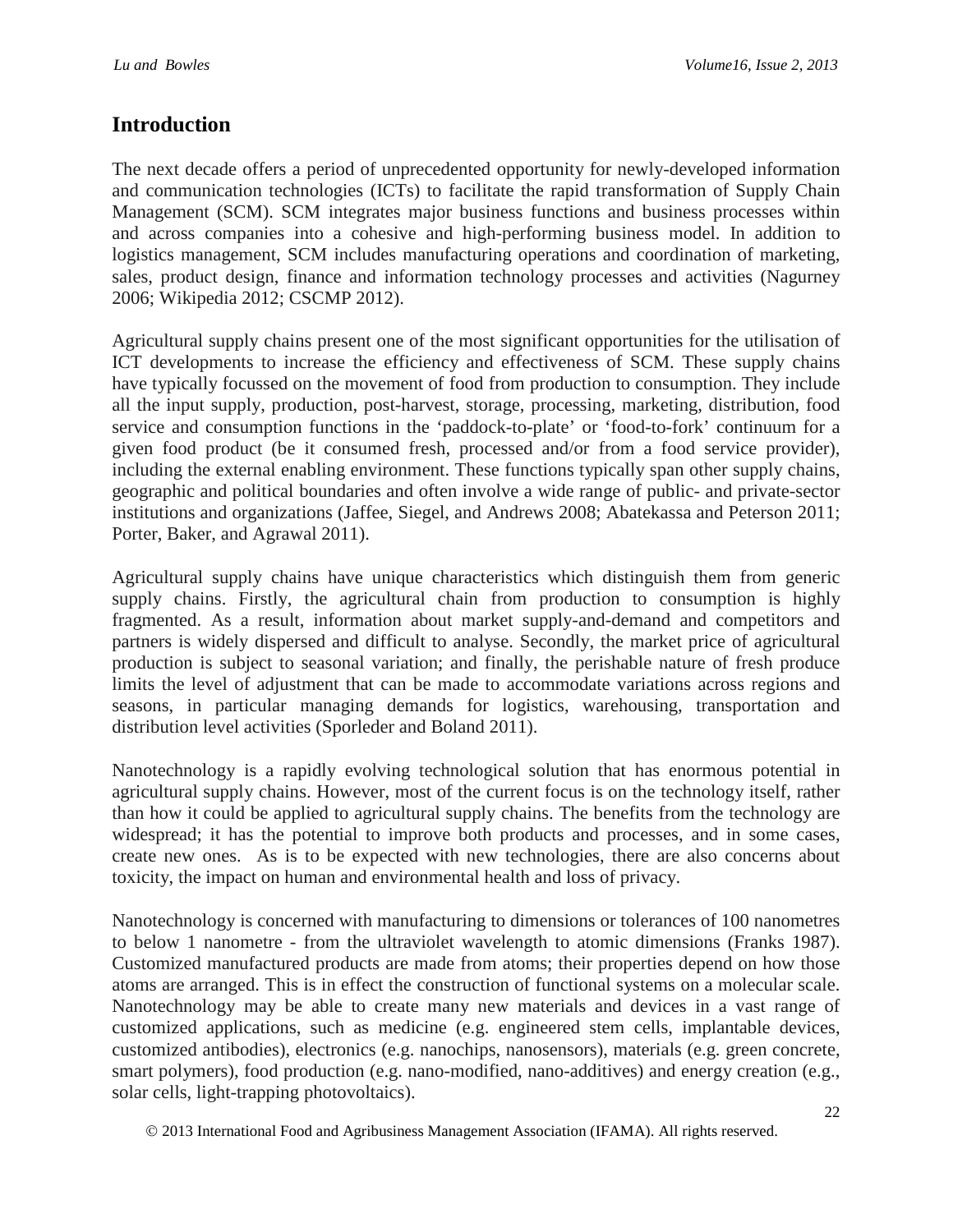Alongside genetic technology and information technology, nanotechnology is one of the triad of advancements driving the future transformation of supply chains worldwide (Hewett 2006). Nanotechnology has already been applied to the management of supply chain processes associated with food quality, handling, packaging, and safety. In the field of agricultural supply chains, nanotechnology deployment is already bringing potential benefits to farmers, the food industry and consumers alike, through innovations in agri-food production, processing, preservation and packaging (FAO/WHO 2010).

A number of recent reports and reviews have identified the current and short-term projected applications of nanotechnologies in the agriculture food sector. The main areas of application include food packaging and food products that contain nanosized or nano-encapsulated ingredients and additives. The development of nanosized ingredients and additives appears to be directed towards enhanced uptake and bioavailability of nanosized substances in the body, although other benefits, such as improvement in taste, consistency, stability and texture have also been claimed (Kuzma and VerHage 2006; Bouwmeester et al. 2007; Chaudhry et al. 2007; Chaudhry et al. 2008; Groves 2008; FSAI 2008; Morris 2008; FAO/WHO 2010). For nanotechnology to move beyond its early promise, thereby transforming the management of agrifood supply chains and securing competitive advantage, the communications gap between technology providers and potential users needs to be bridged. Critical to this will be the recognition of the shared role of businesses, universities, research institutes and technology transfer organizations, in determining how nanotechnologies can improve agri-food supply chain management (Wilkinson 2002).

This paper reviews the application of nanotechnology to the agricultural supply chain. Because research into nanotechnology deployment in packaging is already well advanced, this paper will only highlight some examples of previous research before exploring in greater detail areas where research remains emergent. In the first section, issues related to nanotechnology in packaging will be reviewed under four basic types – polymer nanocomposites, antimicrobial, nanosensors and nanocoated films. In the second section we will report on the current application of nanosensor technology in tracking and tracing the supply chain. Following an examination of the potential application of nanotechnology in storage and distribution, the use of nanotechnology to enhance the supply chain safety and efficiency will be discussed. The final section concludes the study and summarises both findings and implications for future research.

## **Nanotechnology in Packaging**

Some of the innovative developments in nanotechnology are likely to transform the food industry by revolutionizing food packaging and safety (Meetoo 2011). Most studies in this area have focused on food safety, examining how it can be used to control microbial growth, delay oxidation, improve tamper visibility, and create more convenience for both suppliers and consumers. Successful implementation would result in longer shelf life, safer packaging, better traceability of food products, and healthier food. This restricted application already supports development of improved tastes, color, flavor, texture and consistency of foodstuffs, increased absorption and bioavailability of nutrients and health supplements, new food packaging materials with improved mechanical, barrier and antimicrobial properties, and nano-sensors for traceability and monitoring the condition of food during transport and storage. Even before consideration of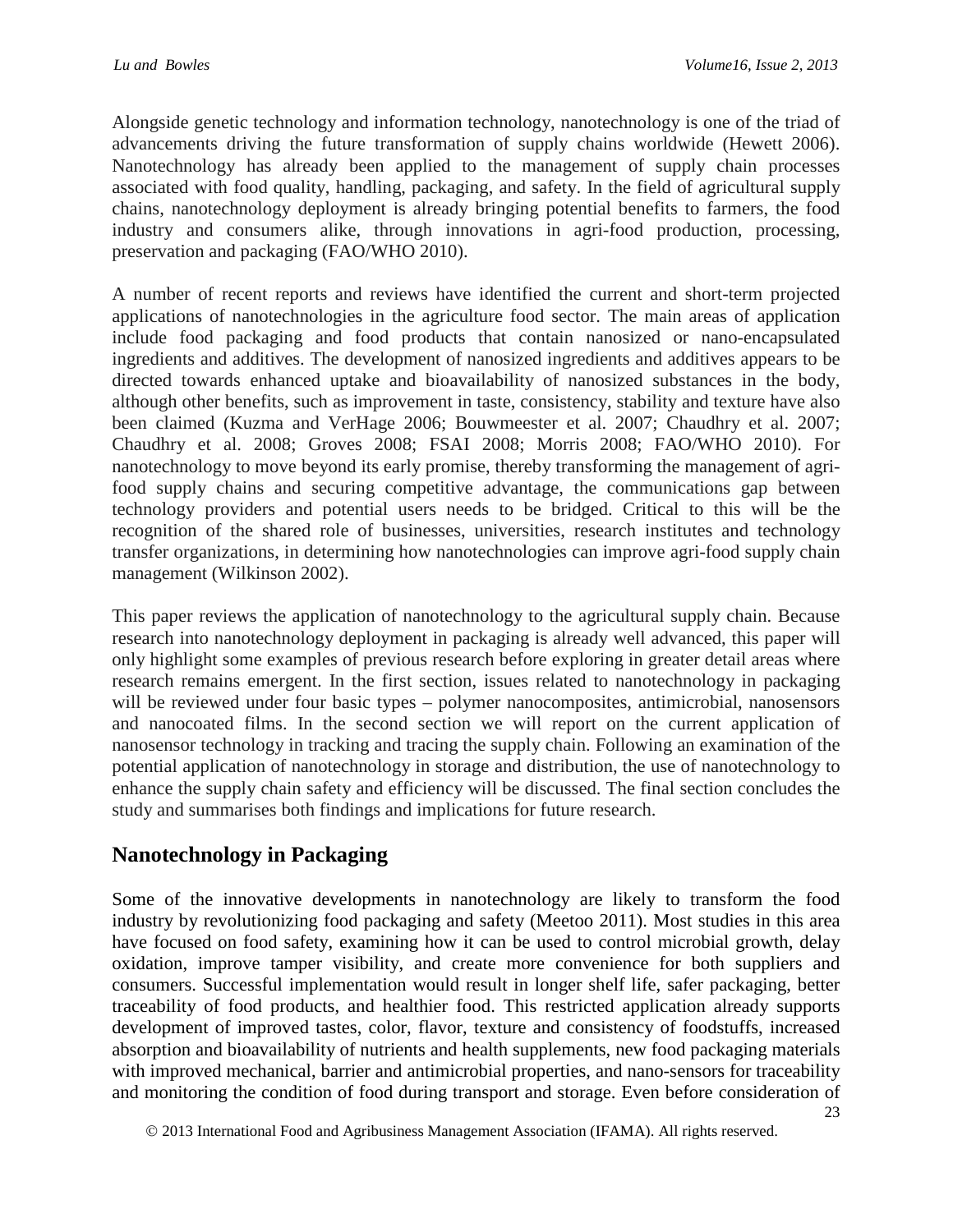more broad applications, it is predicted that nanotechnology will become one of the most powerful forces for innovation in the food packaging industry (Akbari, Ghomashchi, and Moghadam 2007).

Nanomaterials have multiple applications in food packaging systems, and these can overlap. Some immobilized enzymes, for example, can act as antimicrobial components, oxygen scavengers and/or nanosensors (Azeredo, Mattoso, and McHugh 2011). Accepting that there will be cross-over and blurring at the edges, there are four basic categories of applied nanotechnology research for food packaging: polymer nanocomposites, antimicrobial packaging, intelligent packaging concepts based on nanosensors, and nanocoated films. Of these, the research and application of polymer nanocomposites, antimicrobial packaging and nanocoated films is more advanced and some nano packaging products are already on the market. There is little doubt that intelligent packaging technology based on nanosensors will also have a significant impact on the food and agricultural supply chain. However allowance must be made for the inevitable delay between research outcomes and the development of a functional, commercial application.

### *Polymer Nanocomposites Packaging*

Nanocomposite technology and materials can be used to improve the physical properties of packaging materials, to increase mechanical strength, thermal stability, gas barrier, physicochemical, and recyclability properties (Sorrentino, Gorrasi, and Vittoria 2007; Arora and Padua 2010). As Öchsner, Ahmed, and Ali suggested the properties of nanocomposites depend less upon their individual components than mixing two or more materials which are dissimilar on the nanoscale in order to control and develop new and improved structures and properties (Öchsner, Ahmed, and Ali 2009).

Montmorillonite and kaolinite clays show good potential and novel carbon-based graphene nanoplates are highly promising as nancomposites (Arora and Padua 2010). When incorporated into polymer matrices, nanomaterials interact with the food and/or its surrounding environment, thus providing active or 'smart' properties to packaging systems. Such properties, when present in food packaging systems, are usually related either to improvements in food safety/stability or information about the safety/stability status of a product (Azeredo, Mattoso, and McHugh 2011). Natural biopolymer bio-nanocomposites-based packaging materials have great potential for enhancing food quality, safety, and stability as an innovative packaging and processing technology (Neethirajan and Jayas 2011). Plantic Technologies Ltd, Altona, Australia has manufactured and is selling biodegradable and fully compostable bioplastics packaging (Taylor and Thyer 2006). This is constructed from organic corn starch using nanotechnology (Neethirajan and Jayas 2011). Bio-degradable bio-nanocomposites prepared from natural biopolymers such as starch and protein exhibit advantages as a food packaging material by providing enhanced organoleptic characteristics such as appearance, odour, and flavour (Zhao, Torley, and Halley 2008). The unique advantages of natural biopolymer packaging include their ability to handle particulate foods, act as carriers for functionally active substances, and provide nutritional supplements (Rhim and Ng 2007).

Nanomaterials offer an opportunity to enhance the mechanical and thermal properties of packaging to improve the protection of foods from undesirable mechanical, thermal, chemical, or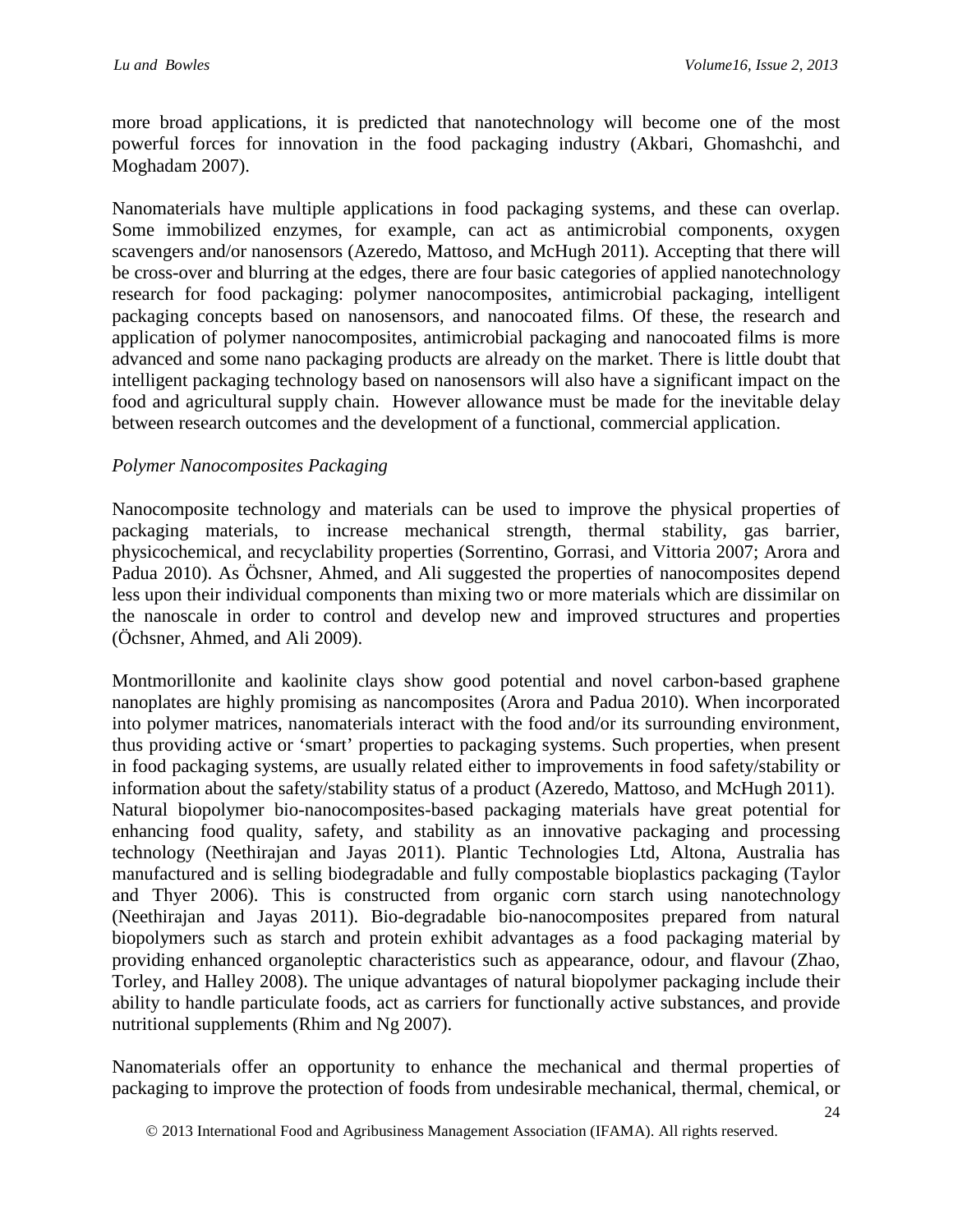microbiological effects. For instance, nanoparticles bonded in polymers can enhance material properties such as reducing weight, increasing recyclability, lessening spoilage and loss of and cross-contamination of flavors. Nanocor®, a global supplier of nanoclays, has developed Imperm®. Described as a gas barrier resin, Imperm® is a nanocomposite containing nanoclay particles, which restricts gas permeation, reducing the loss of carbon dioxide and impeding the ingress of oxygen, which, when used in the manufacture of beer bottles, maintains the freshness of the beer, giving it a six-month shelf-life (Asadi and Mousavi. 2006). In addition the bottles are stronger and lighter and less likely to shatter. Similar technology is also being developed for the US Government as a bio-security application which may be capable of detecting possible terrorist attacks on the US food supply (Ravichandran 2010; Nanotechnology 2011; Dingman 2008). Another everyday application is the detection of the molecular changes as milk begins to spoil. These changes could be used to trigger a reaction with nanoparticles embedded in the milk cartons, resulting in the carton changing colour indicating a deterioration in the milk quality. This would provide a visual sign to retailers and consumers about the "freshness" of the milk (Nanotechnology 2011; Dingman 2008).

Kriegel et al (2009) have developed a methodology which uses an electrospinning technique to make biodegradable "green" food packaging from chitin. Chitin is a natural polymer and one of the main components of lobster shells. The electrospinning technique used involves dissolving chitin in a solvent and drawing it through a tiny hole with applied electricity to produce nanoslim fibre spins. These strong and naturally antimicrobial nanofibres have been used for developing the "green" food packaging (Neethirajan and Jayas 2011). Many companies are creating a competitive advantage by producing food packaging bags and sachets from biodegradable polylactic acid and polycaprolactone obtained from the polymer nanocomposites of the corn plant (Bordes, Pollet, and Avérous 2009; Neethirajan and Jayas 2011).

Polymer nanocomposite technology holds the key to future advances in flexible, intelligent, and active packaging. Once production and material costs decrease, companies will be able to use this technology to increase their products' stability and survivability through the supply chain to deliver higher quality to their customers while reducing costs (Mohan 2005). However, further work is required in the development of more compatible filler-polymer systems, better processing technologies, and a systems approach to the design of polymer-plasticizer-fillers (Magnuson, Jonaitis, and Card 2011).

### *Antimicrobial Packaging*

Microorganisms are the most common cause of food poisoning and cause food spoilage, rendering food unfit for human consumption. Antimicrobial packaging systems can extend a product's shelf life and maintain food safety by reducing the growth rate of microorganisms. This is of obvious benefit to the food industry and consumers. Anti-microbial nanoparticle coatings in the matrix of the packaging material can reduce the development of bacteria on or near the food product, inhibiting microbial growth on non-sterilized foods and maintaining the sterility of pasteurized foods by preventing post-production contamination.

Antimicrobial packaging systems include the addition of an antimicrobial nanoparticle sachet to the package, dispersing bioactive agents in the packaging; coating bioactive agents on the surface

2013 International Food and Agribusiness Management Association (IFAMA). All rights reserved.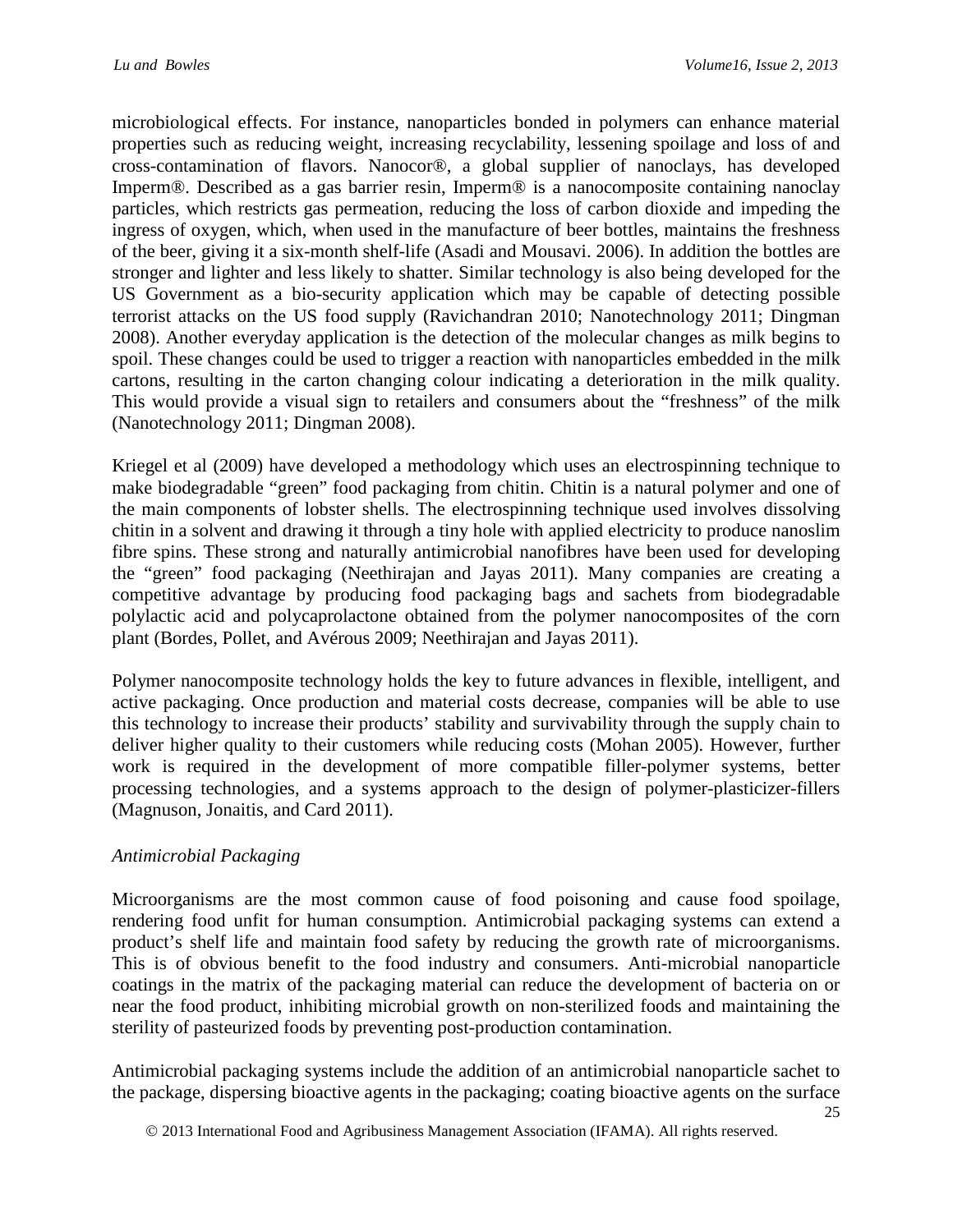of the packaging material, and utilizing antimicrobial macromolecules with film-forming properties or edible matrices (Coma 2008). Applications of packaging nanotechnologies have been shown to increase the safety of food by reducing material toxicity, controlling the flow of gases and moisture, and increasing shelf life (Watson, Gergely, and Janus 2011).

There is a broad range of antimicrobial nanoparticles that have been synthesized and tested for applications in antimicrobial packaging and food storage boxes; these include silver oxide nanoparticles (Sondi and Salopek-Sondi 2004), zinc oxide, and magnesium oxide nanoparticles (Jones et al. 2008) and nisin particles produced from the fermentation of bacteria (Gadang et al. 2008).

Foods that are prone to spoiling on the surface, such as cheese, sliced meat, and bakery products, can be protected by contact packaging imbued with antimicrobial nanoparticles. Rodriguez, Nerin, and Batlle (2008) developed an antifungal active-paper packaging, incorporating cinnamon oil with solid wax paraffin using nanotechnology as an active coating; this proved to be an effective packaging material for bakery products. Working with oregano oil and apple puree, Rojas-Grau et al. (2006) created edible food films that are able to kill Escherichia coli bacteria (Neethirajan and Jayas 2011).

CTC Nanotechnology GmbH, Merzig, Germany has manufactured and is now selling a nanoscale dirt-repellent coating to create self-cleaning surfaces for use in food packages and meat-processing plants. This concept is based on a sol-gel process in which nanoparticles are suspended in a fluid medium. By the action of nanohydrophobisation, the absorbency of the surfaces to be treated is eliminated so that they remain resistant to environmental factors after cleaning, with the added advantage that this product is biodegradable and approved and certified for use with food (Neethirajan and Jayas 2011).

### *Intelligent Packaging Concepts Based on Nanosensors*

Nanosensors in intelligent packaging can be designed to indicate the freshness of food, reduce spoilage by releasing preservatives and, based on the consumer's preferences or needs, adjust the sensory appeal and/or nutritional value by secreting colors, flavors or supplements. The use of nanotechnology can, for example, modify the permeation behavior of foils, increase barrier properties (mechanical, thermal, chemical, and microbial), improve mechanical and heatresistance properties, develop active antimicrobic and antifungal surfaces, and sense as well as signal microbiological and biochemical changes(Tiju and Morrison 2006; Neethirajan and Jayas 2011; Brody 2003; Chaudhry et al. 2008).

One innovative deployment of nanotechnologies in packaging solutions is the reduction of spoilage through deployment of sensors built into food packages (Busch 2008). Nanosensors have been developed which can be applied as labels or coatings to add an intelligent function to food packaging in terms of ensuring the integrity of the package through detection of leaks (for foodstuffs packed under vacuum or inert atmosphere), indications of time–temperature variations (e.g., freeze–thaw–refreezing), and microbial safety (deterioration of foodstuffs)(FAO/WHO 2010; Mahalik and Nambiar 2010; Watson, Gergely, and Janus 2011). Intelligent food packaging can sense when contents are spoiling, and alert the retailer and consumer. Furthermore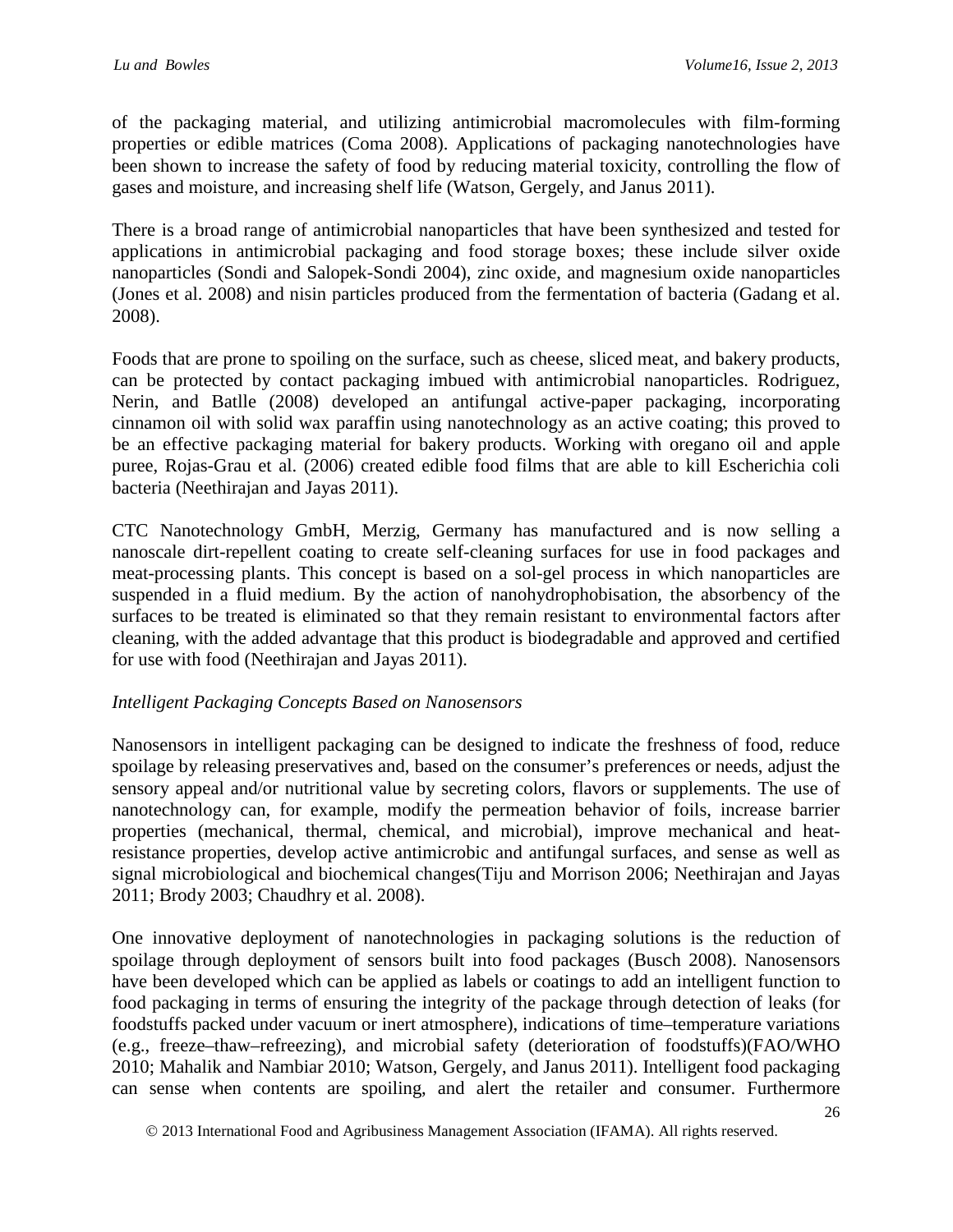production, processing, and shipment of food products could be made more secure through the use of nanosensors for pathogen and contaminant detection (Dingman 2008).

Food safety requires confirmation of the provenance and authenticity of a product. Nanobarcodes incorporated into printing inks or coatings show excellent potential for the management of product tracing and the authenticity of the packaged product (Han et al. 2001). Food quality indicators have also been developed to provide visual indications to the consumer of when a packaged foodstuff starts to deteriorate. Used for meat, a nanosilver layer is opaque light brown initially, but if the meat starts to deteriorate, silver sulphide is formed and the layer becomes transparent, indicating that the food may be unsafe to consume (FAO/WHO 2010). In addition, spoilage can be revealed, for example, by an indicator that turns from transparent to blue, informing the consumer that air has entered the modified atmosphere of the packaged materials. For this type of application, nanotechnology-derived printable inks have been developed. An oxygen-detecting ink containing light-sensitive (TiO2) nanoparticles detects only oxygen when 'switched on' with UV light (Park et al. 2007). Other conductive inks for ink jet printing based on copper nanoparticles have also been developed (Park et al. 2007; FAO/WHO 2010).

One of the most promising innovations in smart packaging being pursued by many companies has been the use of nanotechnologies to develop antimicrobial packaging to prolong product shelf-life (Meetoo 2011) and reduce the need for man-made preservatives (Sekhon 2010). One material developed for potential food packaging applications is based on nanostructured silicon with nanopores. The potential application includes detection of pathogens in food and variations of temperature during food storage. Another relevant development is aimed at providing a basis for intelligent preservative packaging technology that will release a preservative only when the packaged food begins to spoil (ETC-Group 2004; FAO/WHO 2010).

The apparent benefits of substituting active ingredients or carriers with nanosized equivalents has also opened the door to research into the potential applications of nanotechnology to pesticides, veterinary medicines and other agrochemicals such as fertilizers and plant-growth regulators. The anticipated benefits, which are driving current R&D in these areas, include a potential reduction in the use of certain agrochemicals (such as pesticides) and an increased ability to control the application and dosage of active ingredients in the field. Despite a great deal of industrial interest in this area, research is still in an embryonic stage. Although most developments are currently at a developmental stage, it is likely that the agriculture sector will see some large-scale applications of nanotechnologies in the next decade that will alert the consumer to the agrochemicals currently being used in the agriculture production (MacKenzie 2007; FAO/WHO 2010).

There are many other research initiatives exploring more complex, smarter packaging. These include the use of an array of nanosensors which are sensitive to gases released by food as it spoils, indicating if it is no longer 'fresh' (Meetoo, 2011) or triggering the release of preservatives to extend the life of the food (Ravichandran 2010). Kraft Foods is also engaged in producing products which incorporate nanosensors that detect a consumer's food profile of likes and dislikes, allergies and the person's nutritional deficiencies. Nanotechnologies could then respond by releasing accurately controlled amounts of suitable molecules to tailor the smell, taste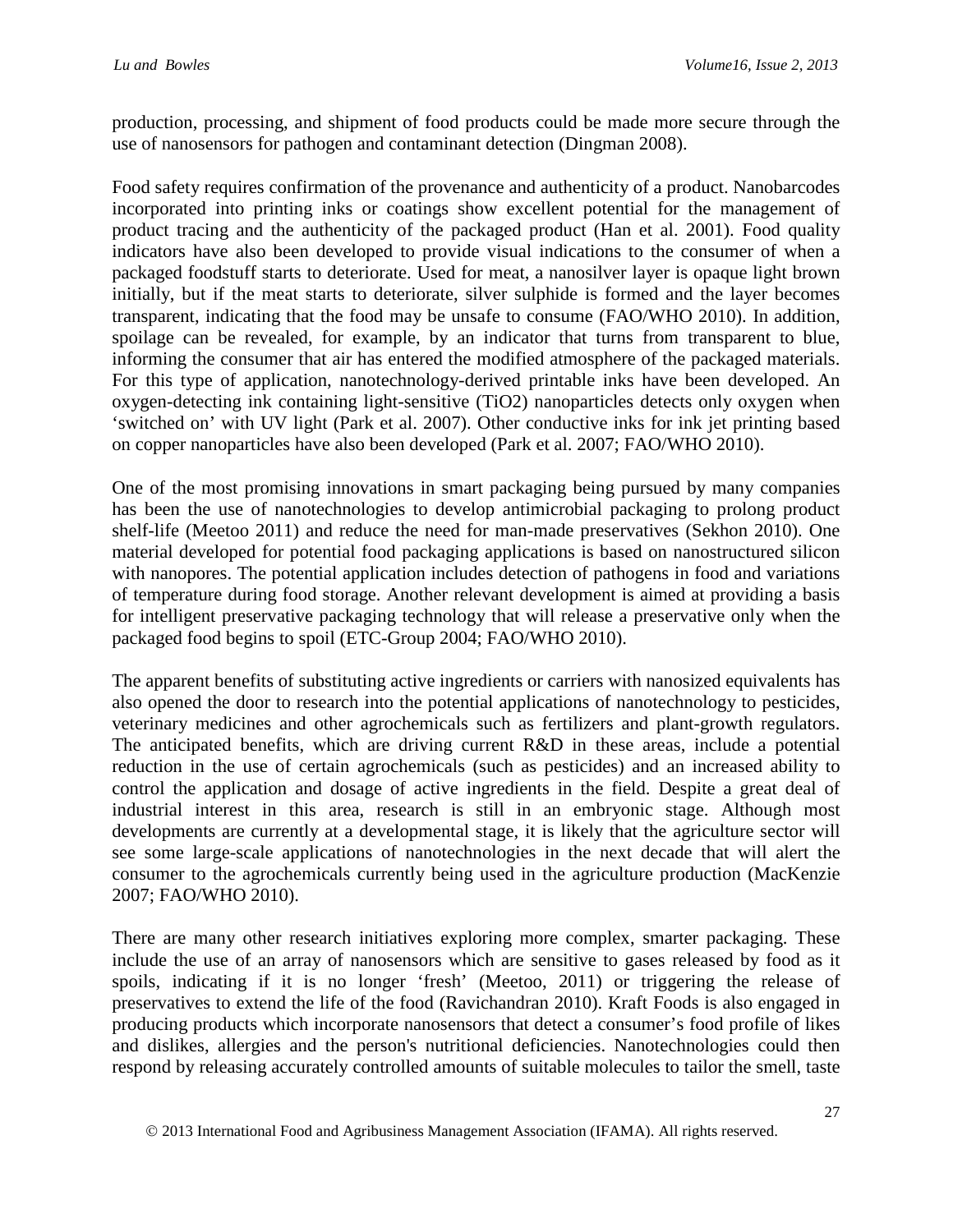and nutritional value of the product to match the personal preferences of an individual consumer (Meetoo 2011)..

#### *Nanocoated Films*

Nanofilms have the virtue of keeping unwanted materials or contaminants out of food, as well as improving the protection of food sealed inside the package. Nanocoated films are usually composed of layers of polymers that are designed as barriers to flavour, water, and/or gas. Studies have shown that layers of nanoparticles imbedded within a single polymeric film (nanocomposites) improve upon a previous layer polymeric film's barrier and protection properties (Kuzma, Romanchek, and Kokotovich 2008; Meetoo 2011).

A wide number of nanoparticles, including silica, silicate, clay, organomontmorillonite, and calcium carbonate, are used in nanocomposites for food packaging (Chu, Keung, and Su 2003; Lagaron et al. 2005; Kuzma, Romanchek, and Kokotovich 2008). These particles fall under the more general category of clay nanoparticles, or 'nanoclays'. Clays exist in a structure held together in crystalline form. By breaking the crystal structure leaving only the platelets, a nanoclay is created (Frazer 2004). The high aspect ratio (width divided by height) and the large surface area create desirable barrier properties, reinforcing efficiency, and improving thermal stability (Zeng et al. 2003). The nanoclays are then imbedded into a polymer film to create a nanocomposite. These nanocomposites decrease the diffusion of oxygen and carbon dioxide in and out of packaging material, keeping food fresher for longer periods of time. They also help reduce the health risks associated with bacterial growth in food i.e., lower oxygen for growth (Kuzma, Romanchek, and Kokotovich 2008).

Many recent developments are extending even further the potential for nanocoated films to enhance the safety and quality of food supply (Magnuson, Jonaitis, and Card 2011). The foundations of the current research can be found in a study by De Moura et al. (2008), that showed how the tensile, water vapour, and oxygen-permeable properties of edible films could be significantly improved through the application of nanoscience. Azeredo et al. (2010) described the use of cellulose nanofibers and glycerol as a plasticizer to improve the mechanical and watervapour barrier properties of edible chitosan films. They reported that nanocomposite film with 15% of cellulose nanofibers and plasticized with 18% glycerol was not only comparable in strength and stiffness to some synthetic polymers, albeit with poorer elongation and water vapour barrier properties, but was also extremely environmentally friendly. In 2011, Dobon et al. (2011) outlined the potential cost savings from deployment of a new smart-packaging concept with a communication capability embedded in a device. This allows the expiry date of the product to change as a function of temperature during transport and storage; in effect a flexible best-beforedate (FBBD).

### **Nanotechnology in Tracking and Tracing**

Nanotechnology can enhance agricultural SCM by improving supply chain visibility, food authenticity, tracking and traceability and ultimately food security through features that assist avoid counterfeiting, product adulteration and diversion (Neethirajan and Jayas 2011; FAO/WHO 2010). Radio Frequency Identification (RFID) technology is widely deployed and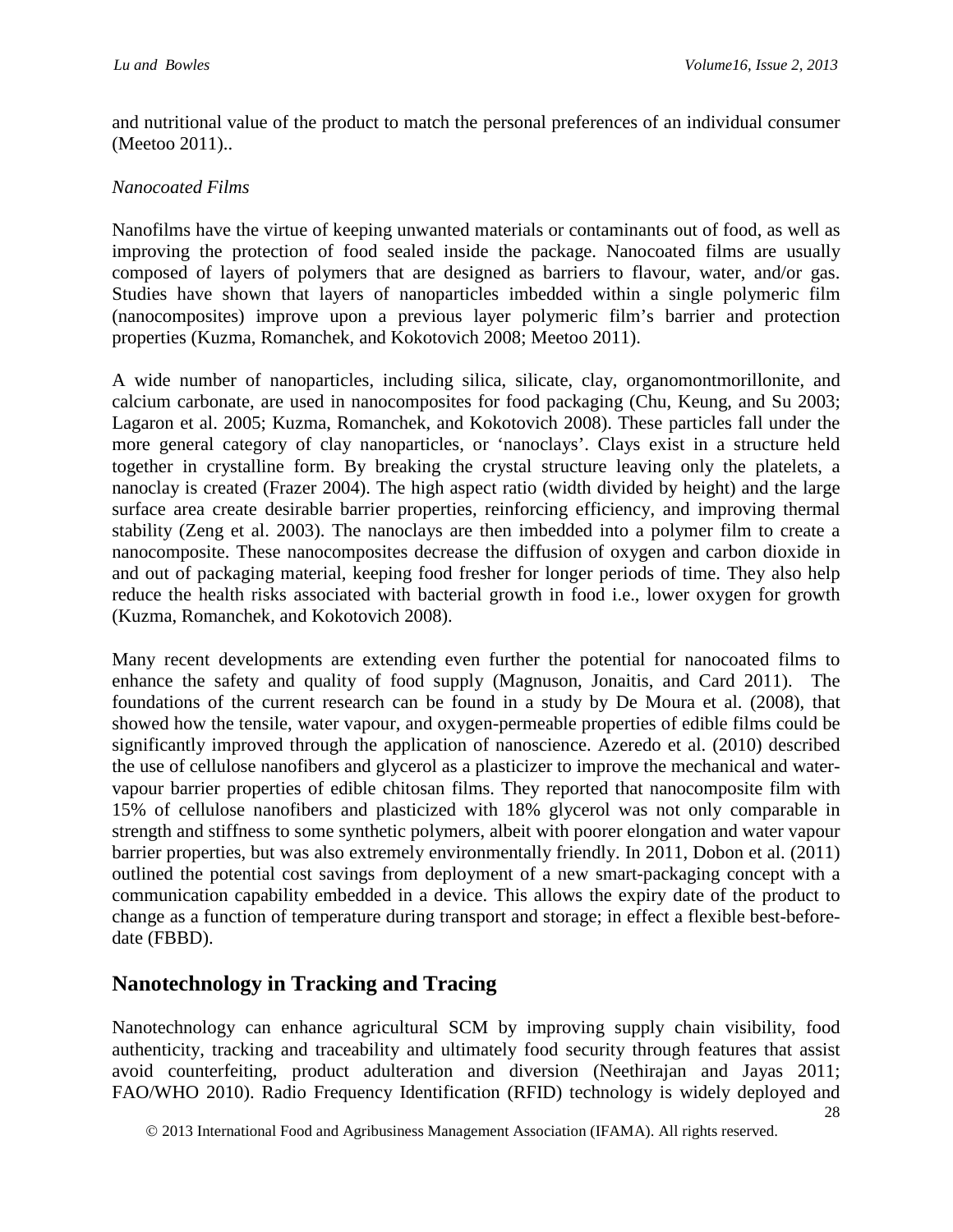globally appreciated as a major technological enhancement to the management of tracking, information collection and reporting within a supply chain. However, the advantage of enhancing RFID with nanotechnology is still emerging. Through experimentation and analysis of results using multiple variables, Mapa, Aryal et al. (2010) confirmed the improved readability of RFID tags in the presence of various nanofluids at different concentrations on a conveyor belt, an example of a typical packaging environment.

Watson Gergely and Janus (2011) concluded that refinements to the use of RFID tags with nanotechnologies used on agricultural products gave government and industry greater supply chain and product traceability in the event of a food recall. RFID tags or 'smart' labels are being developed with displays that enable rapid and accurate distribution of a wide range of products (including foodstuffs) that have a limited shelf-life. RFIDs incorporating polymeric transistors that use nanoscale organic thin-film technology are under development. The smart tag system will be designed to operate automatically providing exception reports for anomalies in temperature and other factors that affect the quality and safety of perishable foods products and products with a short life span (Garland 2004).

To help in the tracking and tracing, nanotechnology provides complex invisible nanobarcodes with batch information which can be encrypted directly onto the food products and packaging. This nanobarcode technology offers food safety by allowing the brand owners to monitor their supply chains without having to share company information with distributors and wholesalers (Neethirajan and Jayas 2011). It is interesting that nanotechnology can provide not just security but also the enforcement of brand-protection. Nanotechnologies can be embedded in a product to enable brand owners to assure customers of its authenticity and for investigators to identify genuine goods, making it very difficult for counterfeiters to imitate. Using nanotechnology, companies can encrypt unique product information such as data about growing conditions climate and soil — collected from on-farm sensors. This can not only inform buyers about food quality, but also confirm product pricing and, very importantly, assure greater security and safety if a product recall requires data relating to product origins. Nanotechnology can also be encrypted with logistics information, such as processing or batch information, directly onto the product or packaging (Roberts 2007). Oxonica in the United Kingdom offers solutions for food product identification and brand authenticity whereby the nanobarcodes become a biological fingerprint created by nanoparticles which generate unique reading strips for every food item (Neethirajan and Jayas 2011).

In order to allow better information delivery in tracking and tracing, some nano-based products may be able to encrypt information technology in the form of nanodisks functionalized with dye molecules to emit a unique light spectrum when illuminated with a laser beam, so that they can be used as tags for tracking food products (Nam, Thaxton, and Mirkin 2003). A nanobarcode detection system is being developed that fluoresces under ultraviolet light in a combination of colours that can be read by a computer scanner (Li, Cu, and Luo 2005). Dip Pen Nanolithography involves using a scanning probe with a molecule-coated tip to deposit a chemically engineered ink material to create nanolithographic patterns on the food surface (Zhang et al. 2009).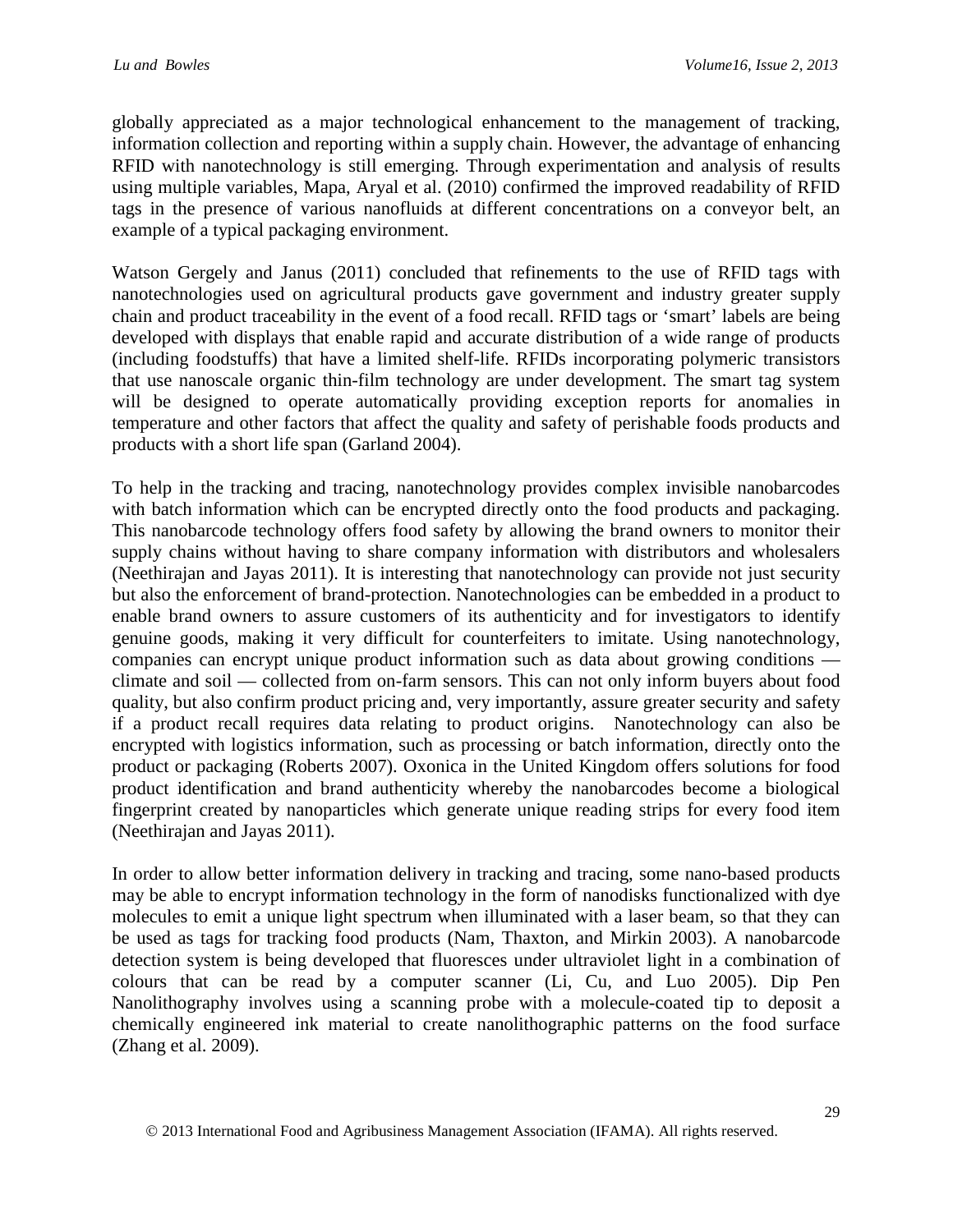Roehrig and Spieker (2008) present a technique to monitor the manual transportation processes of goods in a warehouse, in order to update the database automatically. In the proposed scenario, transport vehicles such as forklift trucks or pallet jacks would be equipped with wireless sensor nodes and every storage and retrieval activity would be reported to the warehouse management system. Tracking of transport vehicles is performed with nanoLOC sensor nodes, which offer range measurement capabilities. This radio positioning system determines the range between two devices by measuring the signal propagation delay. The tracking of transport vehicles with range measurements and trilateration could be carried out by using the Extended Kalman Filter. Experimental results were presented of tracking a forklift truck in a warehouse.

Due to the cost of introduction and user acceptance of such applications, nanotechnology in tracking and tracing within agricultural supply chains is still in the experimental stage, although there is a considerable amount of research being undertaken. It should be noted that there are some applications of nanotechnology already introduced into industry supply chains; early success of such applications suggests they could be introduced into the supply chain of agricultural products with positive effect.

## **Nanotechnology in Storage and Distribution**

The quality of goods in storage and distribution can be adversely affected by changes in the storage environment, such as temperature, humidity and odour. Nanotechnology can be applied to agri-food SCM track and report these changes.

Packaging that incorporates nanomaterials can respond to environmental conditions to self repair or alert the consumer to contamination and/or the presence of pathogens (Baeumner 2004). Such packaging enhances information collection and product management in relation to environmental conditions relating to such factors as temperature and moisture during storage and distribution. In providing solutions for these problems, nanotechnologies can modify the permeation behaviour of foils, increasing barrier properties; for example, mechanical, thermal, chemical and microbial, improving mechanical and heat-resistance properties, developing active anti-microbic and anti-fungal surfaces and sensing as well as signalling microbiological and biochemical changes (Meetoo 2011).

Active packaging films for selective control of oxygen transmission and aroma affecting enzymes have been developed based on the nanotechnology approach. Modification of the surface of nanosized materials by dispersing agents can act as substrates for oxidoreductase enzymes (Neethirajan and Jayas 2011). Nanocomposite film can be enriched with an enormous number of silicate nanoparticles that reduce the entry of oxygen and other gases and the exit of moisture, thus preventing food from spoiling (Scheffler et al. 2010). Nanocrystals have been developed that can be used in nanocomposite plastic bottles. This material minimizes the loss of carbon dioxide and the entry of oxygen into beer bottles (Sekhon 2010). Smart-sensor technology could be very useful for monitoring the quality of grain, dairy products, fruit and vegetables in a storage environment in order to detect the source and the type of spoilage (EduTransfer Design Associates 2007).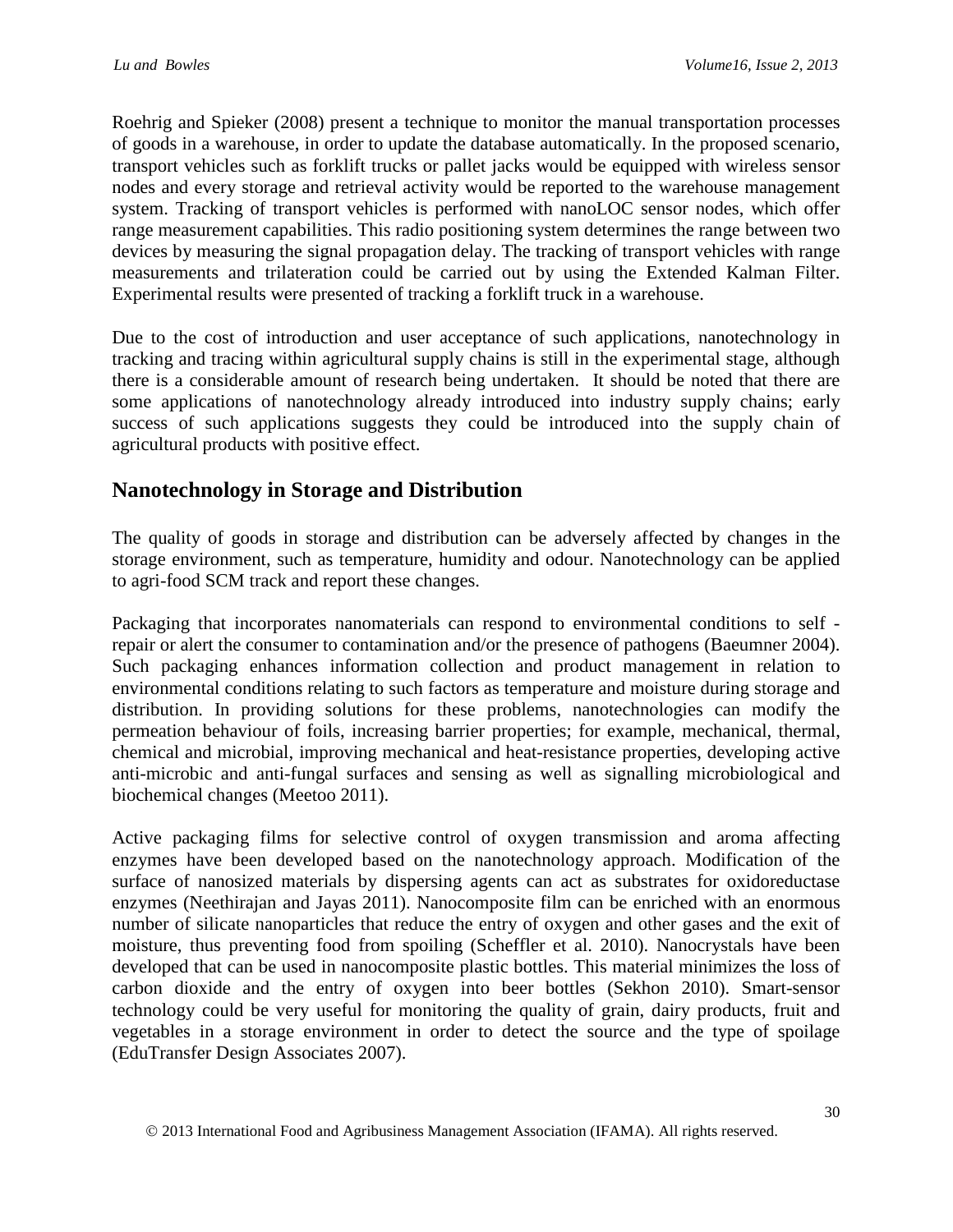Liu et al (2011) report that a water quality monitoring sensor composed of single-walled carbon nanotubes has been developed. It can be integrated inside microfluidic channels and on-chip testing components with a wireless transmission board. This nanosensor should be useful for sensing and reporting real time information regarding the product from production through to delivery to the consumer.

Nanotechnology also has shown remarkable properties applicable to other aspects of storage and agri-food distribution. For example:

- Nanoencapsulation offers numerous benefits including ease of handling, enhanced stability, protection against oxidation, retention of volatile ingredients, taste masking, moisture-triggered controlled release, pH-triggered controlled release, consecutive distribution of multiple active ingredients, changes in flavour, long lasting organoleptic perception, and enhanced bioavailability and efficacy (Shefer 2012).
- Nanomaterials with food and bioprocessing applications can be produced from engineered plants or microbes from waste materials such as stalks and other cellulosic materials (Robinson and Morrison 2009).
- Single-walled carbon nanotubes form a nanosensor which, in addition to use in water quality monitoring and fresh fish storage and distribution, can be integrated inside microfluidic channels and on-chip testing components with a wireless transmission board (Liu et al. 2011).

## **Other Applications in Agri-SCM**

### *Nanotechnology in Supply Chain Safety*

Quality assurance in the food supply chain is of the utmost significance, not just because of the legal implications for the producer and supplier, but also because of the importance of satisfying increased demand from consumers for safe and quality food and to meet stringent government food safety regulations. Nanotechnology has shown significant promise in the enhancement of sensors able to detect spoilage or changes to product quality. To ensure food safety, EU researchers in the Good Food Project have developed a portable nanosensor to detect chemicals, pathogens and toxins in food (Tiju and Morrison 2006). This circumvents the very time consuming and expensive alternative of sending samples to laboratories. Food can be analysed for safety and quality at control points in the supply chain; for instance at the farm, abattoir, during shipping, at the warehouse or storage depot, and at the processing or packaging plant. They are also developing a device which uses DNA biochips to detect pathogens - a technique that can also be applied to determine the presence of different kinds of harmful bacteria in meat or fish, or fungi affecting fruit. In addition there are plans to develop microarray sensors that can be used to identify pesticides in fruit and vegetables as well as those which will monitor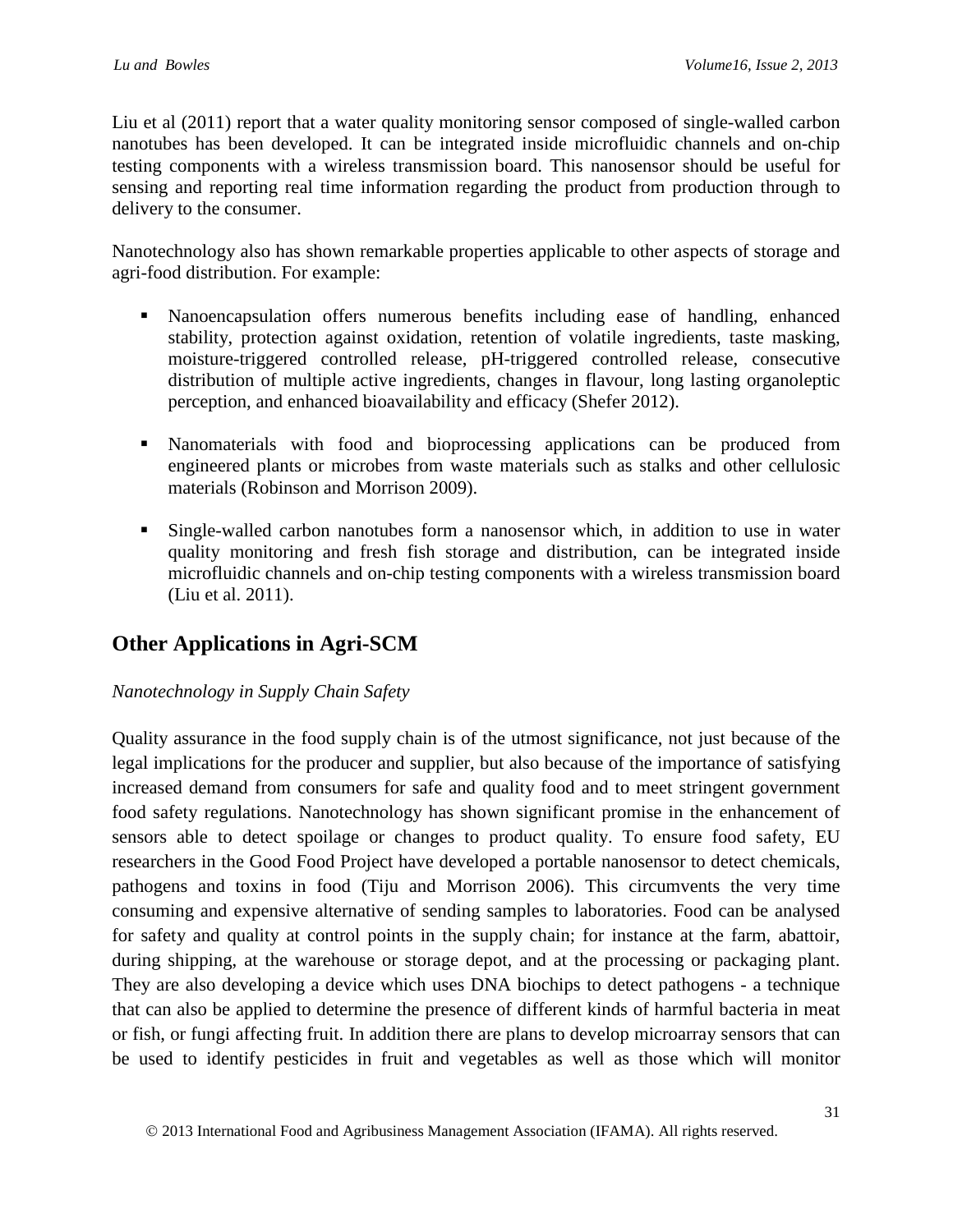environmental conditions at the farm. These have been called 'Good Food Sensors' (Tiju and Morrison 2006).

Nanosensors are far from being just a passive, information-receiving device. They can receive information from immediate and remote contexts and can analyse, record and report data. They can be designed to do this at critical control points in the supply chain over the period of time from the point food is produced or packaged, through to the time it is consumed. The latest developments have resulted in nanosensors able to provide quality assurance by tracking microbes, toxins and contaminants through the food processing chain by using data capture for automatic control functions and documentation.

Advances in miniaturized instrumentation have also resulted in the development of biosensors capable of integrating bio-recognition and spectroscopy tools to support pathogen detection, thus addressing safety concerns in the food supply chain. The development of smart and robust sample preparation methods can lead to the effective incorporation of similar strategies over a wide array of currently available mid-IR technologies that can be used in field at sites-of contamination as portable sensors (Ravindranath 2009). In another development, a direct-charge transfer (DCT) biosensor has been created that uses antibodies as sensing elements and polyaniline nanowire as a molecular electrical transducer (Pal, Alocilja, and Downes 2007). The resulting biosensor could be used for the detection of the foodborne pathogen, Bacillus cereus**.**

### *Nanotechnology in Supply Chain Efficiency*

Smart sensors, that is sensors which have "intelligence" capabilities are likely to revolutionise agriculture supply chain management in the near future (5-8 years). Smart sensing is mostly applicable to micro-electromechanical systems (MEMS) technology, which integrates mechanical elements, sensor material and electronics on a common silicon chip through microfabrication techniques. Initial work by the Intermec Technologies Corp. to use MEMSbased technology in supply-chain data collection equipment has confirmed it is possible to produce laser data collection scanners that are significantly faster, smaller, lighter and more efficient than today's legacy scanners (Anon 2005). Subsequent tests confirm that MEMS-based laser scanners are able to read bar codes up to 40 times faster with more accuracy; a massive advancement over existing scanner technologies that highlights the need for even better information management technologies to be developed before improvements to supply chain visibility can be fully realised (Anon 2005). Later developments have therefore moved into a field related to smart sensing - smart decision analytics. This is based on a the capture, analysis and reporting of the data obtained from the smart sensors (Tien 2011). Due to the superiority of nanotechnology, it will soon be possible to embed the present technology in the SCM to improve the efficiency of the supply chain.

### **Discussion and Conclusions**

Agricultural and food supply chain management is complex due to the diverse characteristics of agricultural products. There are numerous types of agricultural products, many of which are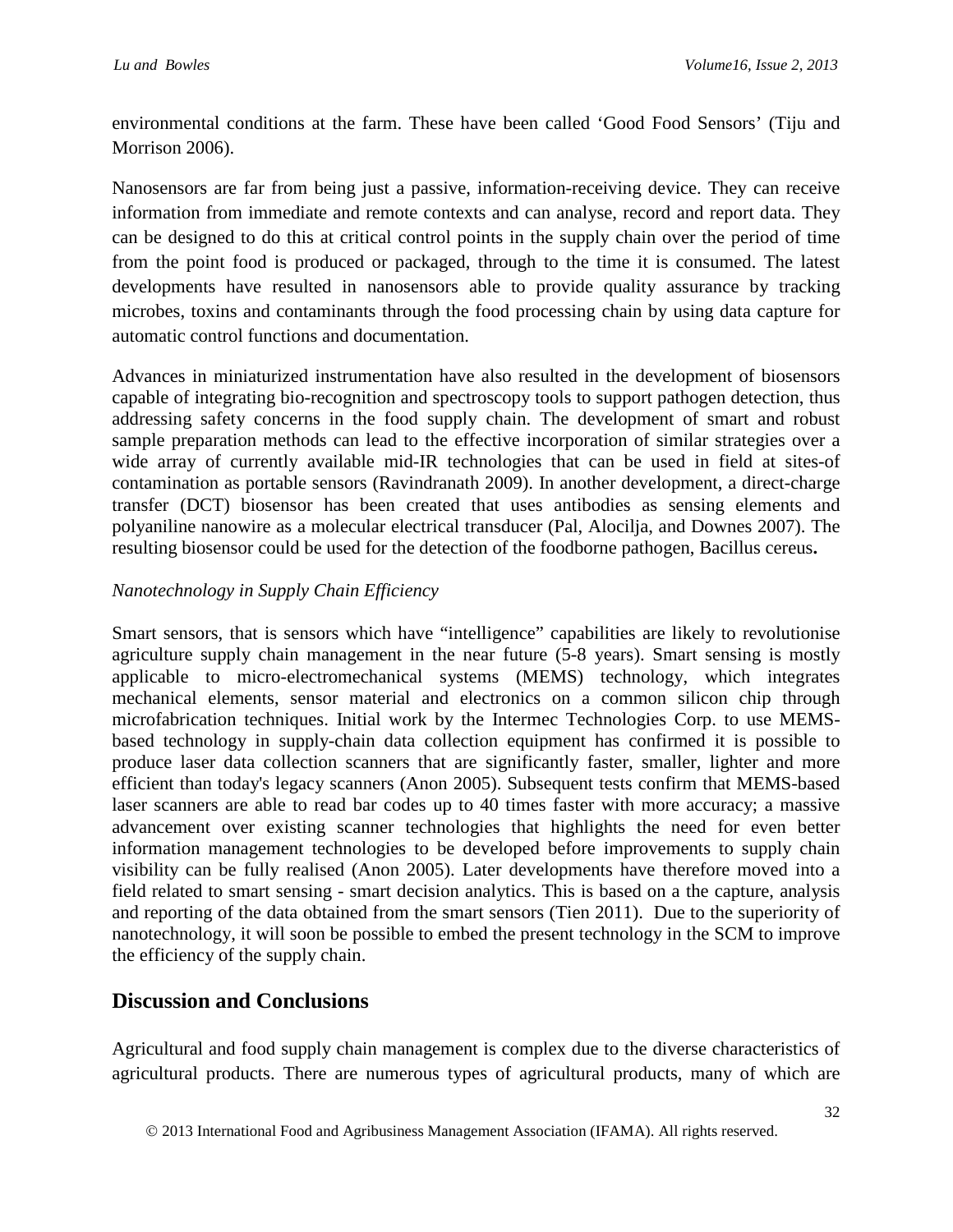perishable. In addition, the degree of standardization of some kinds of agricultural products and their management is still low. Furthermore, agricultural production sites are still very fragmented and often highly dispersed. Because of the inherent complexity of agricultural products, the deployment of technology in the agricultural supply chain has the potential to provide more significant and far-reaching benefits compared to other industries. For example, the tracking and tracing of perishable food products in the supply chain can be more precise than in a manufacturing supply chain. New technology once deployed in the agricultural and food supply chain can be targeted to known problems in order to profoundly improve visibility, promote ubiquitous access to data, promote even higher efficiency and lower costs (Ward, Woods, and Wysocki 2011; Amanor-Boadu, Marletta, and Biere 2009).

As one of the fastest growing areas of research and technology, which is being heralded as the basis of the next industrial revolution (Marchant 2009), nanotechnology offers the potential to make most products lighter, stronger, cleaner, less expensive and more precise. Nanotechnology has the potential to fundamentally alter the way people live, by providing new drug delivery systems, faster and cheaper manufacturing processes, cleaner and more efficient energy generation, new materials, clean water and the next generation of computing devices. In fact, nanotechnology is already having a profound impact on major industries worldwide, including electronics, computers, communications, national defense, energy, biomedical, transport and manufacturing. Nanotechnologies such as nanosensors are sufficiently robust and developed to a point where they can radically reshape supply chains across all locations and types of industries, modes of transport or goods. However, although nanotechnologies can have significant potential to remove complexity and manage variables in the agri-food supply chains, they have not yet been adopted on a large scale.

Nano and nano-intelligent technologies have a wide application to the process of supply chain (e.g. sensors, buy and sell intelligent agents or quality, security and safety control through nano materials in and on food, goods, packaging and freight). For instance nano-sensors can be used in the determination of the ripeness and freshness of packaged produce, and in the detection of pathogens in animal food production systems (e.g. detection of harmful viruses which infect cattle) and in farm, food and environmental samples before they can contaminate the food.

Investigation confirms that incremental application of nanotechnology in the agricultural supply chain, first in the food packaging, and later in other areas such as tracking and tracing and storage and distribution, is occurring. Currently, most nanotechnology applications in the agricultural supply chain are concentrated in packaging, mainly in the improvement of packaging materials for product security, quality and safety. From the point of view of the supply chain, the logical extension is the application of intelligent packaging based on nanosensors with a view to promoting information and management across all elements of an agricultural supply chain. Compared with traditional sensors and their shortcomings, nanosensors have several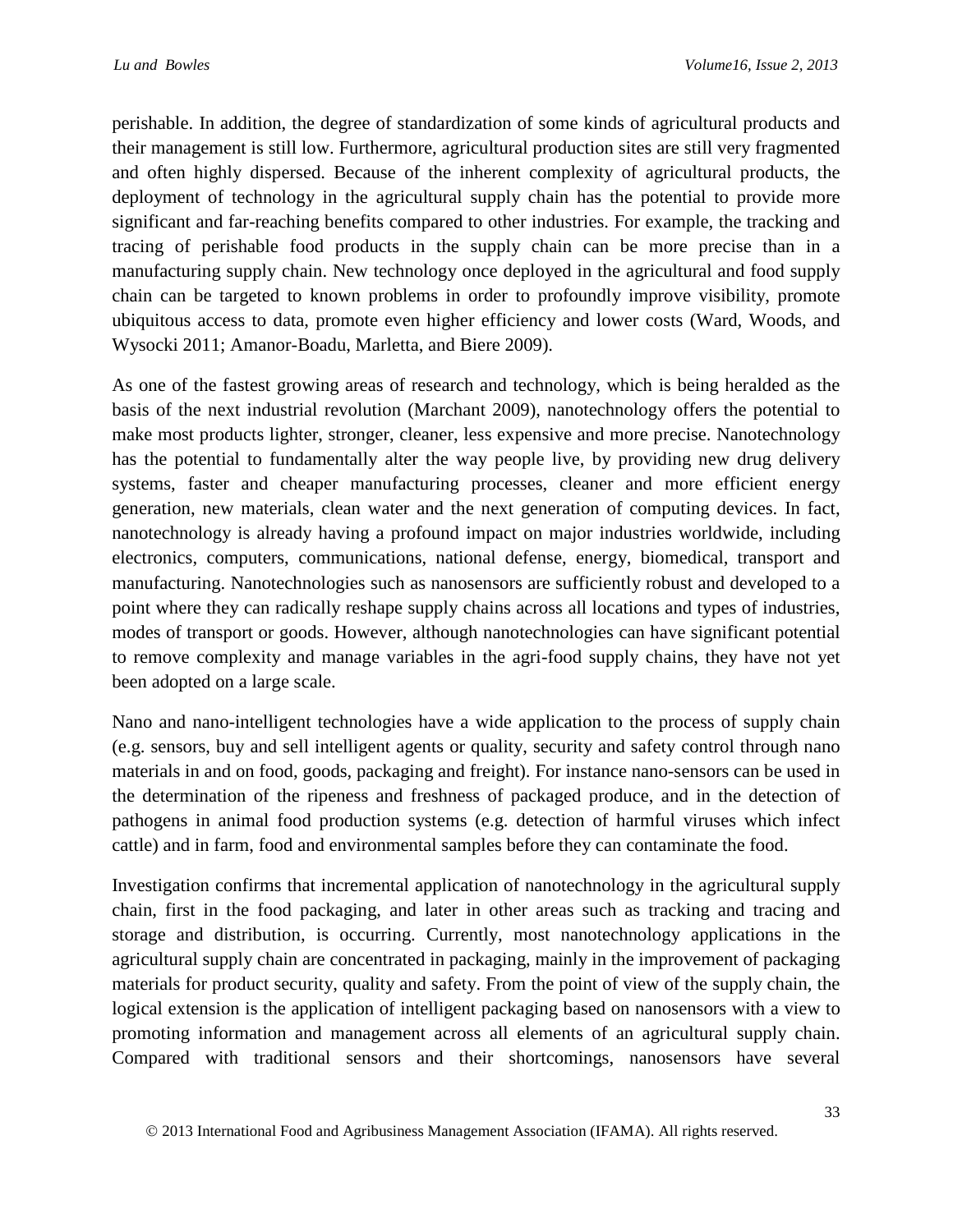advantageous properties, such as high sensitivity and selectivity, near real-time detection, and low cost and portability.

Existing nanotechnologies can radically reshape supply chains across all locations and types of industries, modes of transport or goods. The benefits for the agricultural supply chain are equally exciting. Beyond the next phase of development - extending nanotechnology from packaging to nanosensors - there seems to be every reason to examine nanotechnology deployed not as a product specific packaging enhancement, but as an intentional and controlled exercise intent in constructing a 'Smart Supply Chain', in which nanotechnologies are deployed to deliberately improve the level of product visibility, security, quality, safety and introduce efficiencies across an entire agricultural supply chain. Nanotechnologies permit such deployment because they are autonomous, permit a two-way data flow, can be oriented towards human goals and can permit communities of people to work together in more powerful ways than previously conceived of. They remove unnecessary complexity in variables such as diversity of products, locations and characteristics of each product type that have been impeding the positive transformation of the management of agri-food supply chains. Smart Supply Chains in agriculture, as foreshadowed by this review, can leverage existing advancements in nanotechnologies in order to enable supply chain efficiencies only possible through ensuring that product-level data collection is more detailed, more accurate and available almost in real time.

From this review, we can see that nanotechnology has potential applications in every aspect of the agricultural and food supply chain, although some of the specific applications are still slowly transitioning from research into wide-scale, commercial deployment. Given nanotechnologies have been developed to a point where their significant contribution to competitive advantage in agriculture supply chains is known, the gap between technology R&D and adoption by potential businesses remains stark. Despite the overwhelming possibilities demonstrated by scientific research, levels of adoption of the technology within the agricultural supply chain remain relatively low. Furthermore the application of nanotechnologies to agricultural supply chains raises concerns about serious ethical arguments, regulatory and broader human and environmental health issues (European Food Safety Authority 2012; EFSA Scientific Committee 2011; Scientific Opinion of the Scientific Committee 2009).

The economics of nanotechnology application in the agricultural supply chain is no different to the application of other new technologies. Initially, the outlay is relatively high, which impedes uptake of the new technology. Although the cost of some nano packaging materials has been reduced, the price of nano-sensors is relatively high. In the short to medium term, with largescale applications, as well as the improvement of production technology, nano-technology costs will decrease significantly. In the long term, with the popularity of nanotechnology, the cost of the application of nanotechnology in the agricultural supply chain will become cost effective.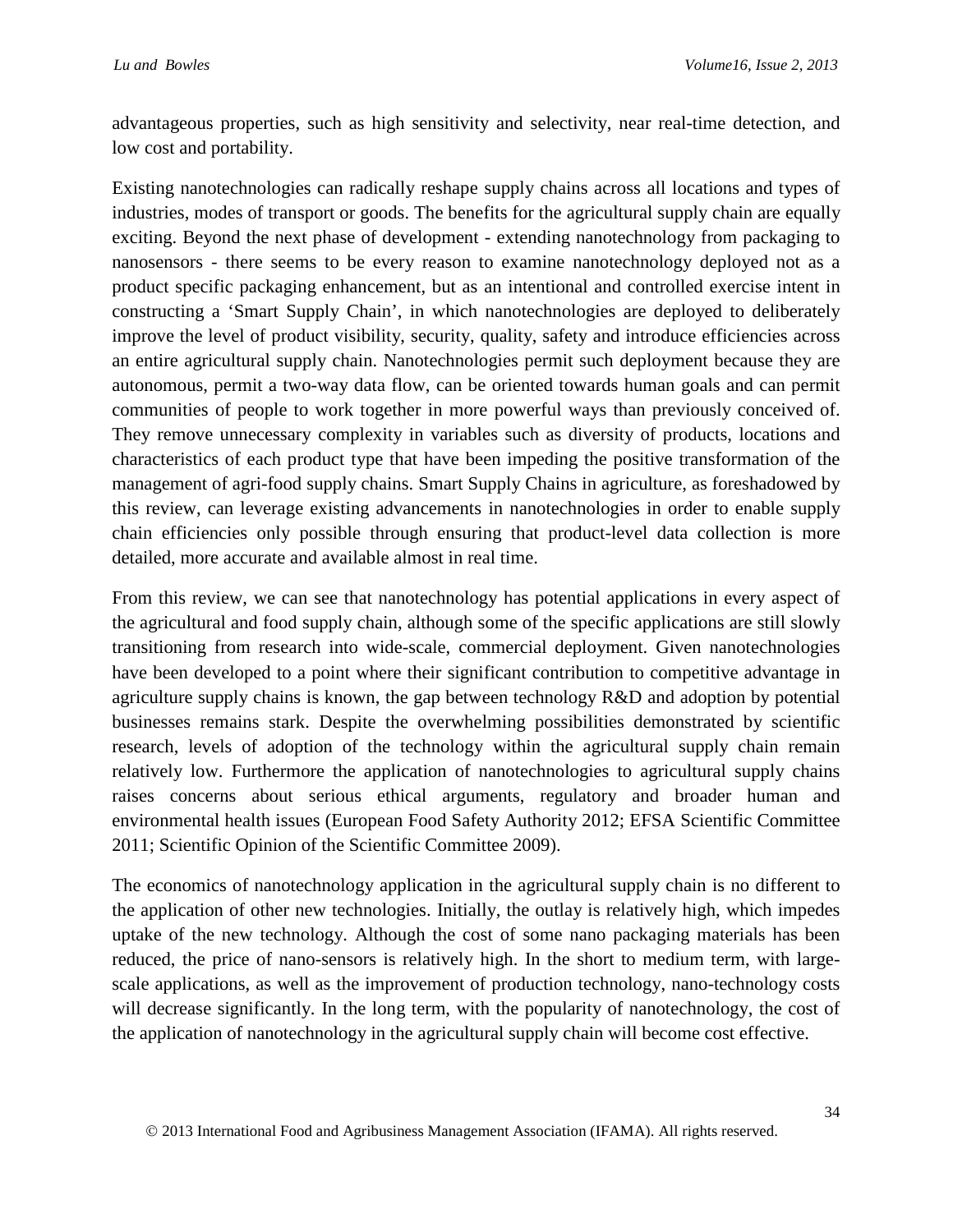Just as early ICT brought a technological revolution to food and agribusiness industry, nanotechnology will bring revolutionary improvements to the agricultural supply chain. It is imperative that the food and agribusiness industry is aware of and understands the opportunities and challenges that nanotechnology offers. Future technological and managerial innovations should take full advantage of nanotechnology, thus improving the efficiency, food safety, compliance, eco-friendliness, and competitiveness of and realizing the economic benefits for individual producers, companies and the sector in the long term.

Although a large amount of information is now available about the advantages of nanotechnology for agricultural supply chains, further research is needed to realize fully the potential of nanotechnology within the industry. Can the resistance of elements within agricultural supply chains be overcome by simply the knowledge of nanotechnological advances and benefits? Is this knowledge sufficient in itself to accelerate the adoption of these technologies by industry, and lead to improved product visibility and food safety, quality and security? The answers to these questions are of critical importance, not just for those seeking to develop the nano-technology but also for those employing the technologies.

## **References**

- Abatekassa, Getachew, and H. Christopher Peterson. 2011. Market Access for Local Food through the Conventional Food Supply Chain. *International Food and Agribusiness Management Review*. 14 (1):63-82.
- Akbari, Z., T. Ghomashchi, and S. Moghadam. 2007. Improvement in food packaging industry with biobased nanocomposites. *International Journal of Food Engineering*. 3 (4):24.
- Amanor-Boadu, V., P. Marletta, and A. Biere. 2009. Entrepreneurial Supply Chains and Strategic Collaboration: The Case of Bagoss Cheese in Bagolino, Italy. *International Food and Agribusiness Management Review*.12 (3):49-68.
- Anon. 2005. Intermec Introduces MEMS Nanotechnology to Supply Chain Laser Scanning. *Business Wire* 1-1.
- Arora, Amit, and G. W. Padua. 2010. Review: Nanocomposites in Food Packaging. *Journal of Food Science* 75 (1):R43-R49. doi: 10.1111/j.1750-3841.2009.01456.x.
- Asadi, G., and S. M. Mousavi. 2006. Applications of nanotechnology in food packaging. *IUFoST 13th World Congress of Food Science and Technology*.
- Azeredo, Henriette M. C., Luiz Henrique C. Mattoso, Roberto J. Avena-Bustillos, Gino Ceotto Filho, Maximiliano L. Munford, Delilah Wood, and Tara H. McHugh. 2010. Nanocellulose Reinforced Chitosan Composite Films as Affected by Nanofiller Loading and Plasticizer Content. *Journal of Food Science* 75 (1):N1-N7. doi: 10.1111/j.1750- 3841.2009.01386.x.

2013 International Food and Agribusiness Management Association (IFAMA). All rights reserved.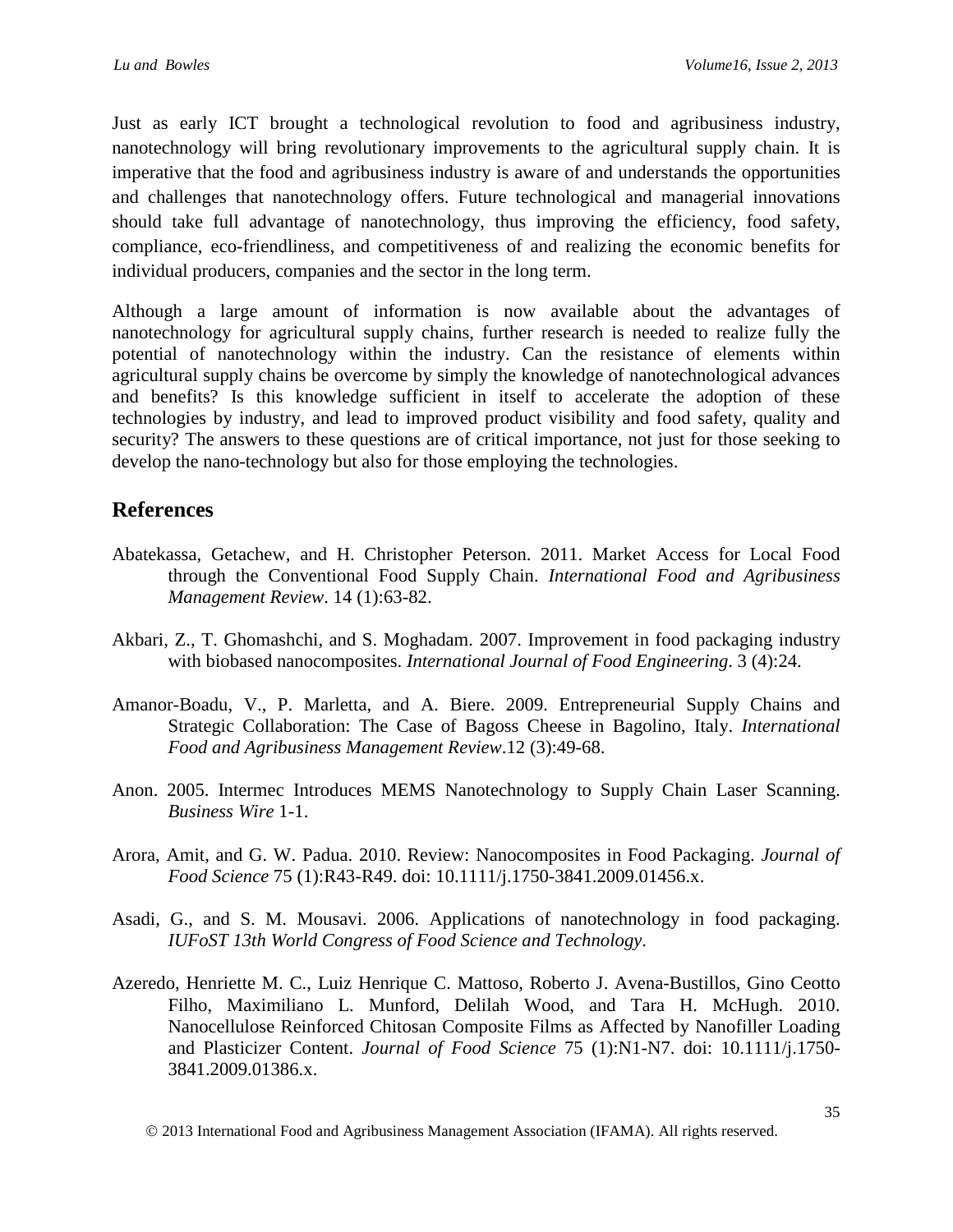- Azeredo, Henriette Monteiro Cordeiro de, Luiz Henrique Capparelli Mattoso, and Tara Habig McHugh. 2011. Nanocomposites in Food Packaging – A Review. *Advances in Diverse Industrial Applications of Nanocomposites*. Ed. Boreddy Reddy. InTech.
- Baeumner, Antje. 2004. Nanosensors Identify Pathogens in Food. *Food Technology.* 58 (8):51- 55.
- Bordes, Perrine, Eric Pollet, and Luc Avérous. 2009. Nano-biocomposites: Biodegradable polyester/nanoclay systems. *Progress in Polymer Science* 34 (2):125-155. doi: 10.1016/j.progpolymsci.2008.10.002.
- Bouwmeester, H., S. Dekkers, M. Noordam, W. Hagens, A. Bulder, C. de Heer, S. ten Voorde, S. Wijnhoven, and A. Sips. 2007. Health impact of nanotechnologies in food production. Wageningen UR: Institute of Food Safety, and National Institute of Public Health & the Environment; Center for Substances and Integrated Risk Assessment.
- Brody, Aaron L. 2003. "Nano, Nano" food packaging technology. *Food Technology* 57 (12):52- 54.
- Busch, Lawrence. 2008. Nanotechnologies, food, and agriculture: next big thing or flash in the pan? *Agriculture and Human Values* 25 (2):215-218. doi: 10.1007/s10460-008-9119-z.
- Chaudhry, Qasim, Michael Scotter, James Blackburn, Bryony Ross, Alistair Boxall, Laurence Castle, Robert Aitken, and Richard Watkins. 2008. Applications and implications of nanotechnologies for the food sector. *Food Additives & Contaminants:* 25 (3):241-258. doi: 10.1080/02652030701744538.
- Chaudhry, Qasim, Michael Scotter, Laurence Castle, James Blackburn, Alistair Boxall, Robert Aitken, and Bryony Ross. 2007. Assessment of the potential use of nanomaterials as food additives or food ingredients in relation to consumer safety and implication for regulatory controls. Food Standard Agency. London.
- Chu, Shaw-Chang, Jay Kin Keung and Tien-Keui Su. 2003. Coated films with improved barrier properties. ExxonMobil Oil Corporation. Fairfax, VA. United States Patent 6599622
- Coma, Veronique. 2008. Bioactive packaging technologies for extended shelf life of meat-based products. *Meat Science* 78 (1-2):90-103. doi: 10.1016/j.meatsci.2007.07.035.
- CSCMP. 2012. *Supply Chain Management Definitions*. [http://cscmp.org/aboutcscmp/definitions.asp.](http://cscmp.org/aboutcscmp/definitions.asp) (accessed February 20, 2012).
- De Moura, M. R., R. J. Avena-Bustillos, T. H. McHugh, J. M. Krochta, and L. H. C. Mattoso. 2008. Properties of Novel Hydroxypropyl Methylcellulose Films Containing Chitosan Nanoparticles. *Journal of Food Science* 73 (7):N31-N37. doi: 10.1111/j.1750- 3841.2008.00872.x.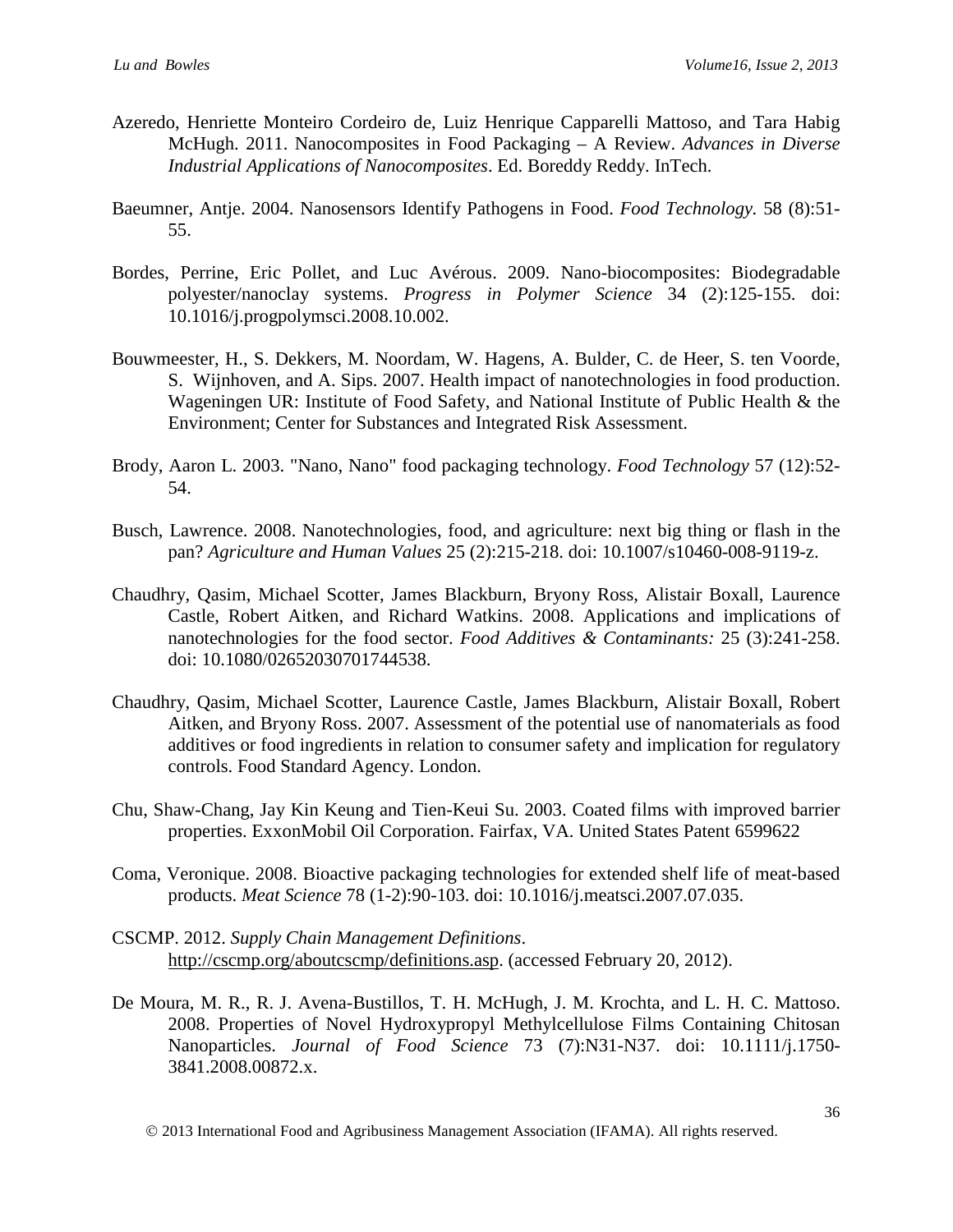- Dingman, Jim. 2008. Nanotechnology: Its Impact on Food Safety. *Journal of Environmental Health* . 70 (6):47-50.
- Dobon, Antonio, Pilar Cordero, Fatima Kreft, Søren Østergaard, Helle Antvorskov, Mats Robertsson, Maria Smolander, and Mercedes Hortal. 2011. The sustainability of communicative packaging concepts in the food supply chain. A case study: part 2. Life cycle costing and sustainability assessment. *The International Journal of Life Cycle Assessment* 16 (6):537-547. doi: 10.1007/s11367-011-0291-9.
- EduTransfer Design Associates, Inc. & Haywire Creative. 2012. *Smart Nanosensors Improve Grain Quality Monitoring.* http://bionanolab.ca/docs/Public/Press/SmartNanosensors.pdf. (accessed March 20, 2012).
- EFSA Scientific Committee. 2011. Guidance on the risk assessment of the application of nanoscience and nanotechnologies in the food and feed chain. *EFSA Journal* 9 (5): 2140.
- ETC-Group. *Food Packaging Using Nanotechnology Methods: an Overview of 'Smart Packaging' and 'Active Packaging'* 2004. http://www.azonano.com/Details.asp?ArticleID=1317. (accessed March 20, 2012).
- European Food Safety Authority, (EFSA). 2012. Annual report of the EFSA Scientific Network of Risk Assessment of Nanotechnologies in Food and Feed for 2012. Parma, Italy: European Food Safety Authority.
- FAO/WHO. 2010. FAO/WHO Expert meeting on the application of nanotechnologies in the food and agriculture sectors: potential food safety implications. Food and Agriculture Organization of the United Nations and World Health Organization.
- Franks, A. 1987. Nanotechnology. *NPL News* (367).
- Frazer, Lance. 2004. Formula for a New Foam. *Environ Health Perspect*. 112 (11).
- FSAI. 2008. The relevance for food safety of applications of nanotechnology in the food and feed industries. Dublin: Food Safety Authority of Ireland.
- Gadang, V. P., N. S. Hettiarachchy, M. G. Johnson, and C. Owens. 2008. Evaluation of Antibacterial Activity of Whey Protein Isolate Coating Incorporated with Nisin, Grape Seed Extract, Malic Acid, and EDTA on a Turkey Frankfurter System. *Journal of Food Science* 73 (8):M389-M394. doi: 10.1111/j.1750-3841.2008.00899.x.

Garland, Andy. 2004. *Nanotechnology in plastics packaging*. Pira International.

Groves, K. 2008. Potential benefits of micro and nano technology for the food industry: does size matter? *New Food Magazine* 4:4.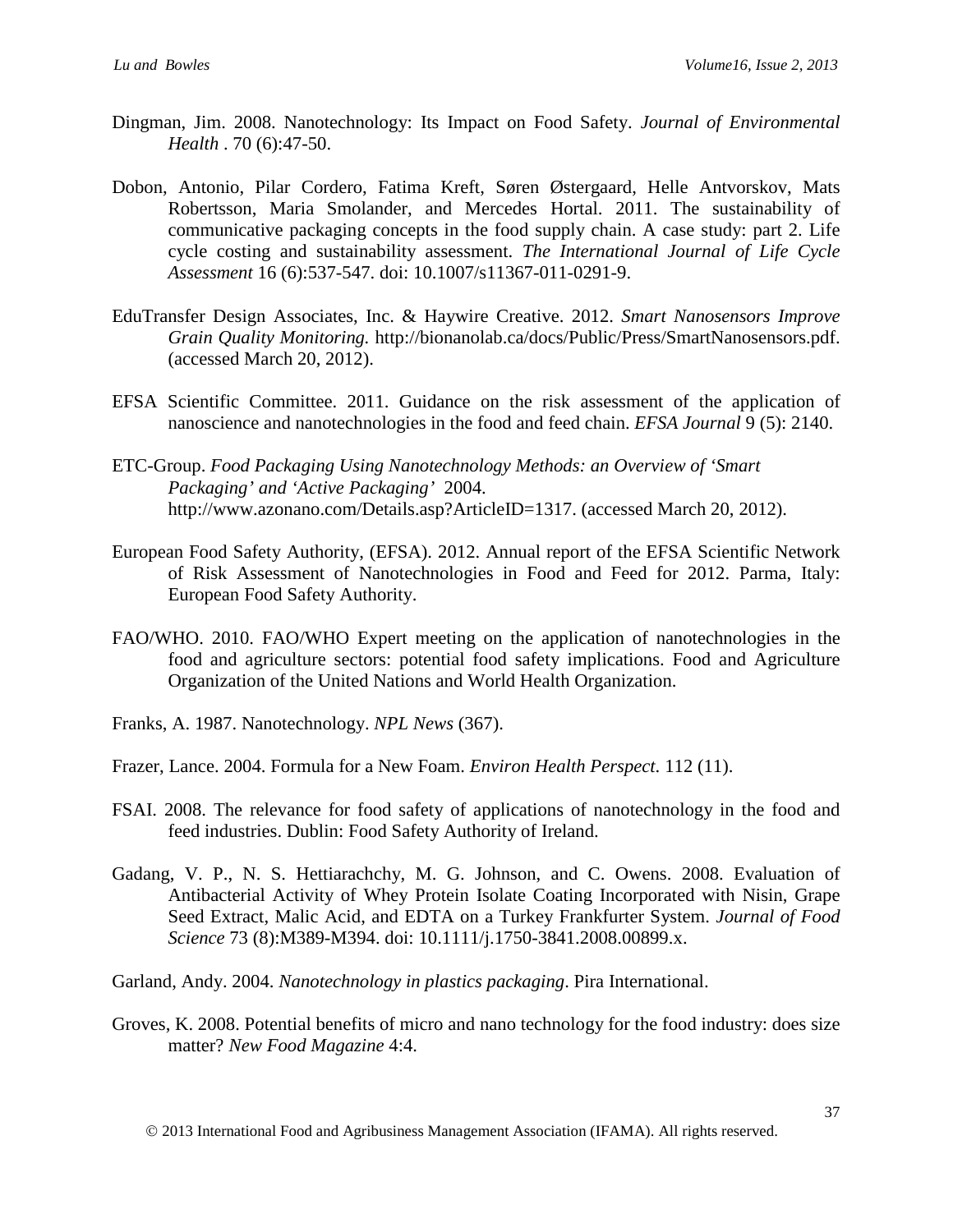- Han, Mingyong, Xiaohu Gao, Jack Z. Su, and Shuming Nie. 2001. "Quantum-dot-tagged microbeads for multiplexed optical coding of biomolecules." *Nature Biotechnology*. 19 (7):631-635. doi: 10.1038/90228.
- Hewett, E. W. 2006. Progressive challenges in horticultural supply chains: Some future challenges. *Proceedings of the IVth International Conference on Managing Quality in Chains. Vols 1 and 2* (712):39-49.
- Jaffee, Steven, Paul Siegel, and Colin Andrews. 2008. *Rapid Agricultural Supply Chain Risk Assessment*: World Bank.
- Jones, Nicole, Binata Ray, Koodali T. Ranjit, and Adhar C. Manna. 2008. "Antibacterial activity of ZnO nanoparticle suspensions on a broad spectrum of microorganisms." *Fems Microbiology Letters* 279 (1):71-76. doi: 10.1111/j.1574-6968.2007.01012.
- Kriegel, C., K. Kit, D. McClements, and J. Weiss. 2009. "Influence of Surfactant Type and Concentration on Electrospinning of Chitosan–Poly(Ethylene Oxide) Blend Nanofibers." *Food Biophysics*. 4 (3):213-228. doi: 10.1007/s11483-009-9119-6.
- Kuzma, Jennifer, James Romanchek, and Adam Kokotovich. 2008. Upstream Oversight Assessment for Agrifood Nanotechnology: A Case Studies Approach. *Risk Analysis* no. 28 (4):1081-1098. doi: 10.1111/j.1539-6924.2008.01071.
- Kuzma, Jennifer, and Peter VerHage. 2006. Nanotechnology in agriculture and food production: anticipated applications. Washington DC: Woodrow Wilson International Center for Scholars.
- Lagaron, J. M., L. Cabedo, D. Cava, J. L. Feijoo, R. Gavara, and E. Gimenez. 2005. Improving packaged food quality and safety. Part 2: Nanocomposites. *Food Additives and Contaminants*. 22 (10):994-998. doi: 10.1080/02652030500239656.
- Li, Yougen, Yen Thi Hong Cu, and Dan Luo. 2005. Multiplexed detection of pathogen DNA with DNA-based fluorescence nanobarcodes. Nature Biotechnology. 23 (7):885-889. doi: 10.1038/nbt1106.
- Liu, Yu, Xinghui Li, Mehmet R. Dokmeci, and Ming L. Wang. 2011. Carbon Nanotube Sensors Integrated Inside a Microfluidic Channel for Water Quality Monitoring. *Sensors and Smart Structures Technologies for Civil, Mechanical, and Aerospace Systems 2011*, edited by M. Yun C. B. Giurgiutiu V. Lynch J. P. Tomizuka.
- MacKenzie, A.A. 2007. Looking to the future: potential nanotechnology applications in animal health. *OIE Bull.* 4:11-14.
- Magnuson, Bernadene A., Tomas S. Jonaitis, and Jeffrey W. Card. 2011. A Brief Review of the Occurrence, Use, and Safety of Food-Related Nanomaterials. *Journal of Food Science*. 76 (6):R126-R133. doi: 10.1111/j.1750-3841.2011.02170.
	- 2013 International Food and Agribusiness Management Association (IFAMA). All rights reserved.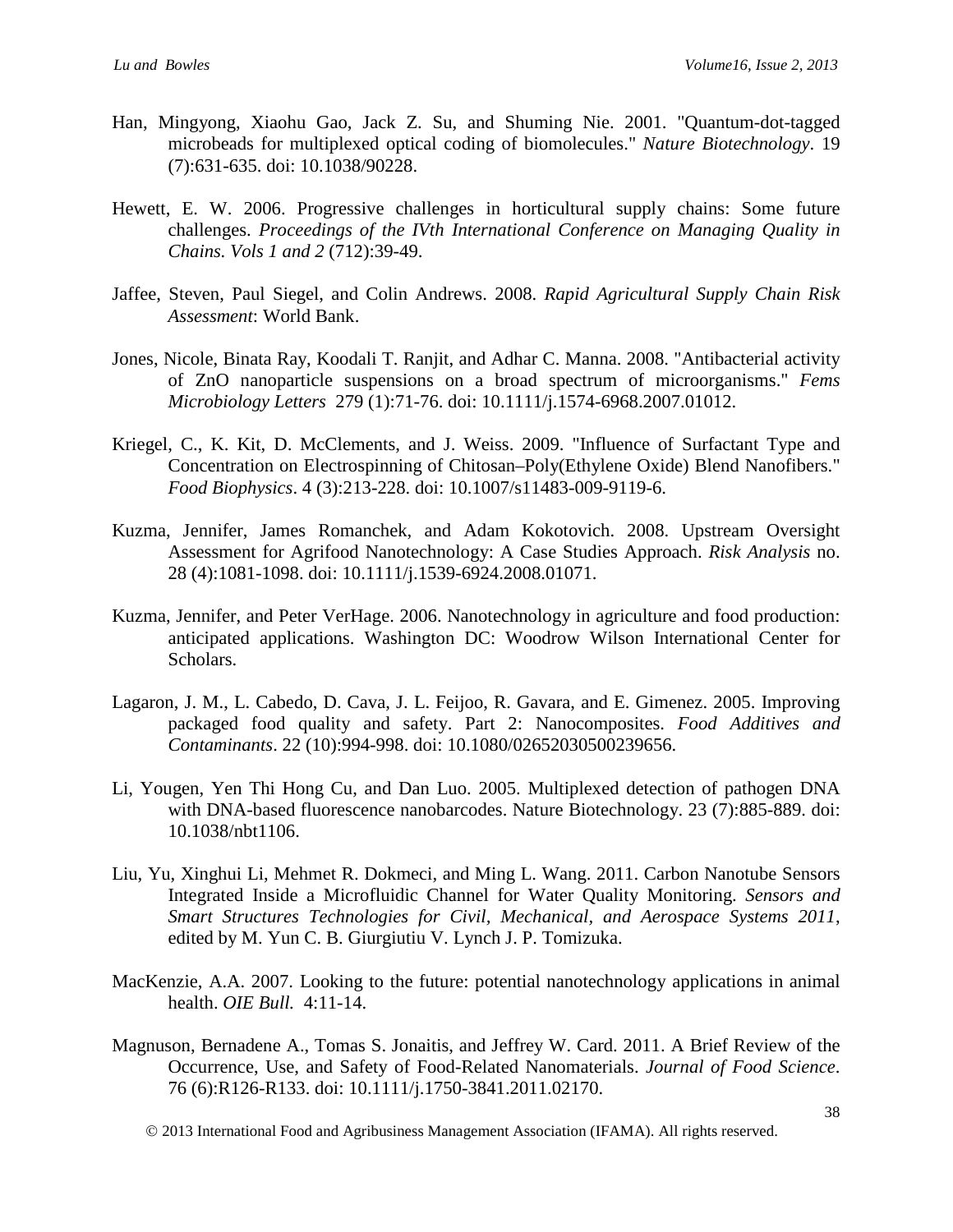- Mahalik, Nitaigour P., and Arun N. Nambiar. 2010. Trends in food packaging and manufacturing systems and technology. *Trends in Food Science & Technology*. 21 (3):117-128. doi: DOI 10.1016/j.tifs.2009.12.006.
- Mapa, L., G. Aryal, and K. Chanda. 2010. Effect of nanofluids on the readability of RFID tags. 2010. *IEEE International Conference on Electro/Information Technology.* doi: 10.1109/eit.2010.5612104.
- Marchant, Gary E. . 2009. Small is Beautiful: What Can Nanotechnology do for Personalized Medicine? *Current Pharmacogenomics and Personalized Medicine*. 7:231-237.
- Meetoo, Danny. 2011. Nanotechnology and the food sector: From the farm to the table. *Emirates Journal of Food and Agriculture*. 23 (5):387-403.
- Mohan, Anne. 2005. Nanotechnology offers big benefits for packaging. *Packaging Digest*. HighBeam Research. <http://www.highbeam.com/doc/1G1-142574222.html> (accessed March 20, 2012).
- Morris, V. J. 2008. Nanotechnology in the food industry. *New Food Magazine.* 4:53-55.
- Nagurney, Anna. 2006. *Supply Chain Network Economics: Dynamics of Prices, Flows, and Profits*: Edward Elgar Publishing.
- Nam, Jwa-Min, C. Shad Thaxton, and Chad A. Mirkin. 2003. Nanoparticle-Based Bio--Bar Codes for the Ultrasensitive Detection of Proteins. *Science*. 301 (5641):1884-1886.
- Nanotechnology, A to Z of. *Samsung Release Refrigerators with Silver Nanoparticle Technology - New Product* 2011.
- Neethirajan, Suresh, and Digvir S. Jayas. 2011. Nanotechnology for the Food and Bioprocessing Industries. *Food and Bioprocess Technology*. 4 (1):39-47.
- Öchsner, Andreas, Waqar Ahmed, and Nasar Ali. 2009. *Nanocomposite Coatings and Nanocomposite Materials*: Trans Tech Publications.
- Pal, Sudeshna, Evangelyn C. Alocilja, and Frances P. Downes. 2007. Nanowire labeled directcharge transfer biosensor for detecting Bacillus species. *Biosensors and Bioelectronics*. 22 (9–10):2329-2336. doi: 10.1016/j.bios.2007.01.013.
- Park, Bong Kyun, Dongjo Kim, Sunho Jeong, Jooho Moon, and Jang Sub Kim. 2007. Direct writing of copper conductive patterns by ink-jet printing. *Thin Solid Films*. 515 (19):7706-7711. doi: 10.1016/j.tsf.2006.11.142.
- Porter, J., G.A. Baker, and N.Agrawal. 2011. The US Produce Traceability Initiative: Analysis, Evaluation, and Recommendations. *International Food and Agribusiness Management Review* 14 (3):45-66.

2013 International Food and Agribusiness Management Association (IFAMA). All rights reserved.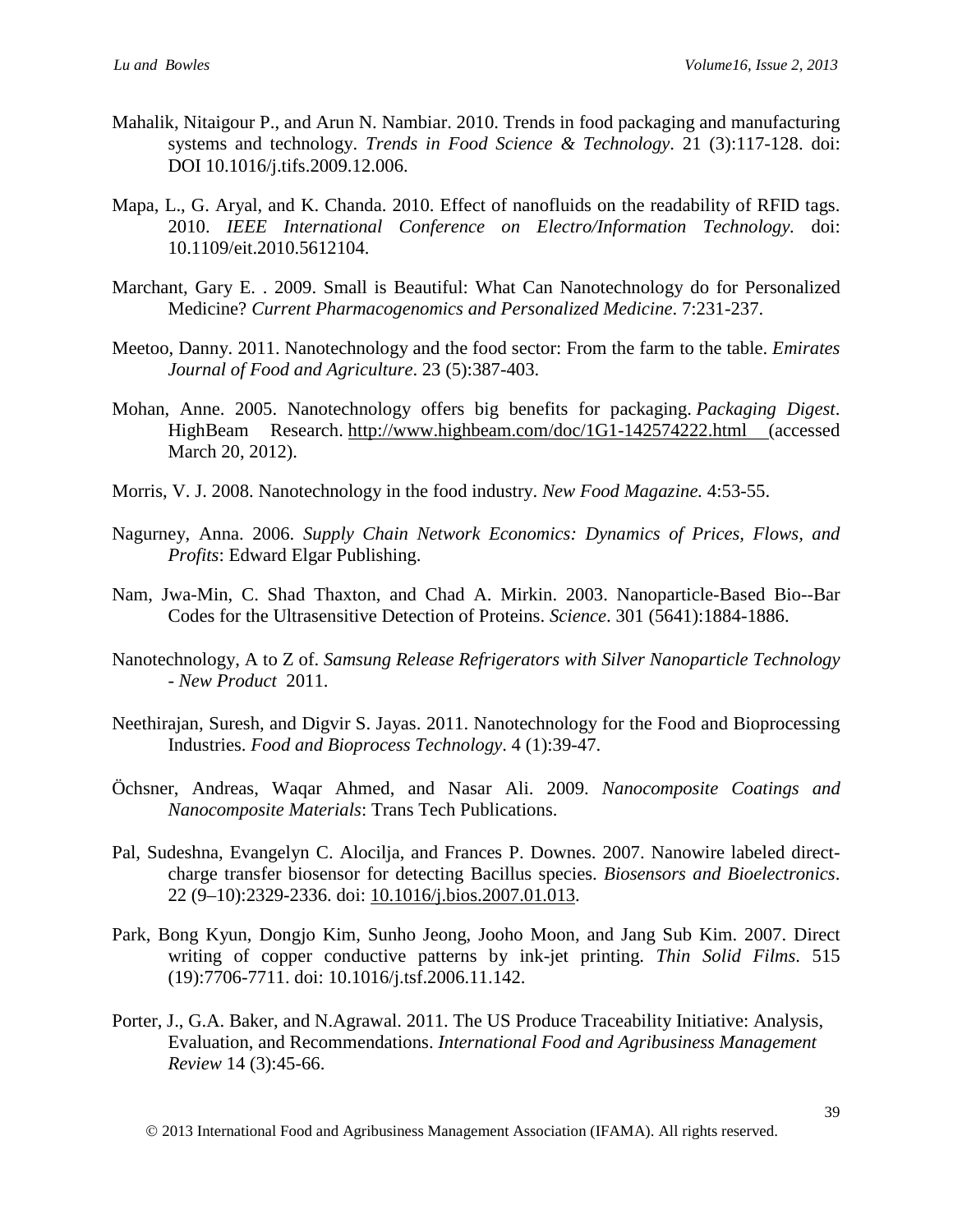- Putta Ravindranath, Sandeep. 2009. *Spectroscopic biosensors for pathogen detection*. 1479643, Purdue University, Indiana.
- Ravichandran, R. 2010. Nanotechnology Applications in Food and Food Processing: Innovative Green Approaches, Opportunities and Uncertainties for Global Market. *International Journal of Green Nanotechnology: Physics and Chemistry* 1(2):72-96. doi: 10.1080/19430871003684440.
- Rhim, Jong-Whan, and Perry K. W. Ng. 2007. Natural Biopolymer-Based Nanocomposite Films for Packaging Applications. *Critical Reviews in Food Science & Nutrition*. 47 (4):411- 433.
- Roberts, Rebecca. 2007. The role of nanotechnology in brand protection. *Packaging Digest* 34- 37.
- Robinson, Douglas K. R., and Mark Morrison. 2009. Report on Nanotechnology in Agrifood. Ed. Observatory Nano: European Commission.
- Roehrig, Christof, and Sarah Spieker. 2008. *Tracking of Transport Vehicles for Warehouse Management using a Wireless Sensor Network*. Edited by R. Kelly A. Merlet J. P. Chatila, *2008 Ieee/Rsj International Conference on Robots and Intelligent Systems,* Vols 1-3, Conference Proceedings.
- Rojas-Grau, Maria A., Roberto J. Avena-Bustillos, Mendel Friedman, Philip R. Henika, Olga Martin-Belloso, and Tara H. McHugh. 2006. Mechanical, barrier, and antimicrobial properties of apple puree edible films containing plant essential oils. *Journal of Agricultural and Food Chemistry* 54 (24):9262-9267. doi: 10.1021/jf061717u.
- Scheffler, Siqi L., Xue Wang, Lei Huang, Fernanda San-Martin Gonzalez, and Yuan Yao. 2010. Phytoglycogen Octenyl Succinate, an Amphiphilic Carbohydrate Nanoparticle, and epsilon-Polylysine To Improve Lipid Oxidative Stability of Emulsions. *Journal of Agricultural and Food Chemistry*. 58 (1):660-667. doi: 10.1021/jf903170b.
- Scientific Opinion of the Scientific Committee. 2009. The Potential Risks Arising from Nanoscience and Nanotechnologies on Food and Feed Safety. *The EFSA Journal* (958): 1-39.
- Sekhon, Bhupinder S. 2010. "Food nanotechnology an overview. *Nanotechnology, Science and Applications* 3:1-15.
- Shefer, Adi. 2012. *The Application of Nanotechnology in the Food Industry* 2012. <http://www.foodtech-international.com/papers/application-nano.htm> (accessed January 10, 2012).
- Sondi, Ivan, and Branka Salopek-Sondi. 2004. Silver nanoparticles as antimicrobial agent: a case study on *E-coli* as a model for Gram-negative bacteria. *Journal of Colloid and Interface Science*. 275 (1):177-182. doi: 10.1016/j.jcis.2004.02.012.
	- 2013 International Food and Agribusiness Management Association (IFAMA). All rights reserved.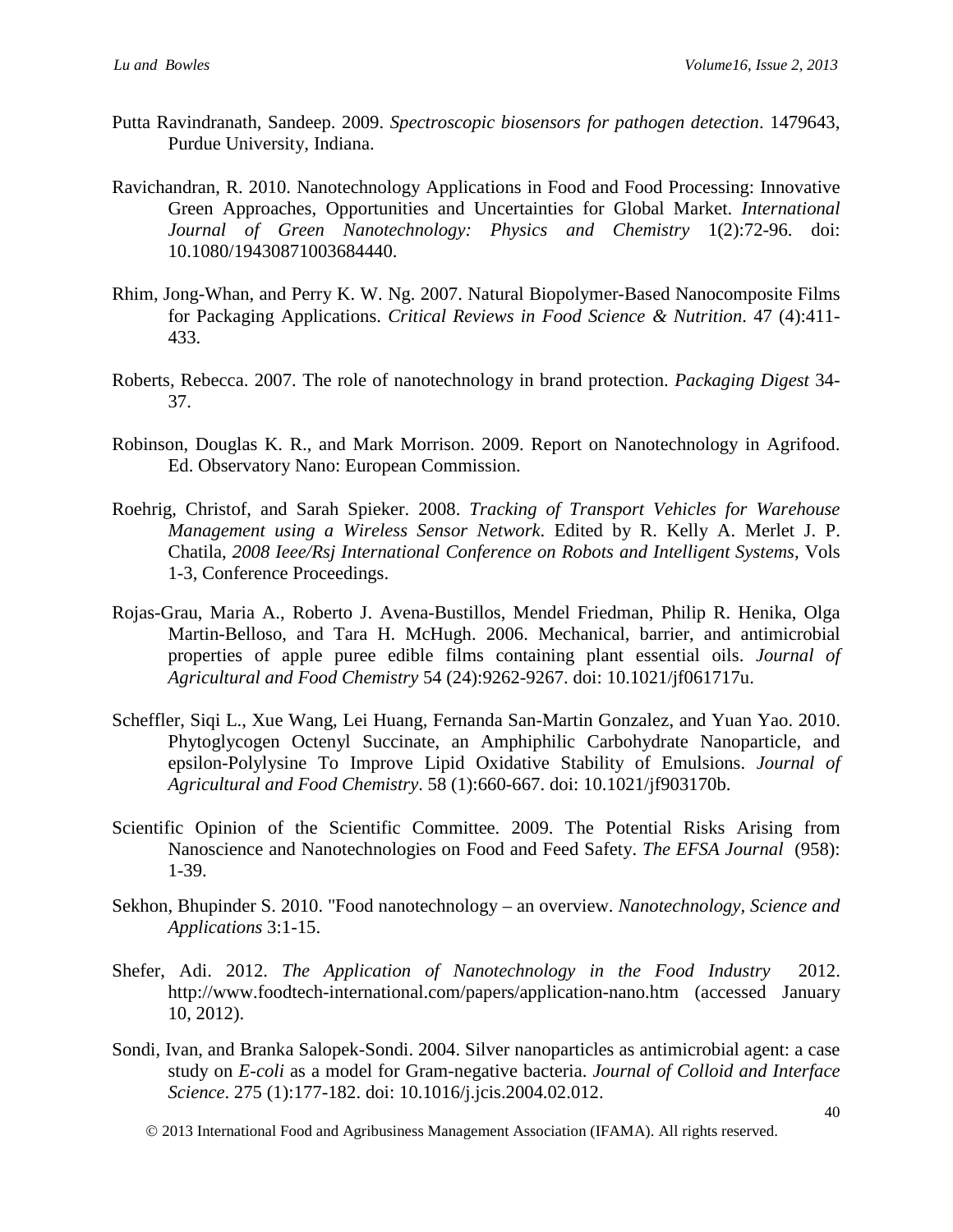- Sorrentino, A., G. Gorrasi, and V. Vittoria. 2007. Potential perspectives of bio-nanocomposites for food packaging applications. *Trends in Food Science & Technology*. 18 (2):84-95. doi: 10.1016/j.tifs.2006.09.004.
- Sporleder, T., and M.A. Boland. 2011. Exclusivity of agrifood supply chains: seven fundamental economic characteristics." *International Food and Agribusiness Management Review*. 14  $(5):27-51.$
- Taylor, Robin, and Rebecca Thyer. *Farm factories: harvesting bioplastics* 2006. [http://www.solve.csiro.au/0806/solve0806.pdf.](http://www.solve.csiro.au/0806/solve0806.pdf)
- Tien, James. 2011. Manufacturing and services: From mass production to mass customization. *Journal of Systems Science and Systems Engineering*. 20 (2):129-154. doi: 10.1007/s11518-011-5166.
- Tiju, Joseph, and Mark Morrison. 2006. Nanotechnology in Agriculture and Food. *Nanoforum report*. Institute of Nanotechnology. ftp://ftp.cordis.europa.eu/pub/nanotechnology/docs/nanotechnology\_in\_agriculture\_and\_ food.pdf (accessed March 20, 2012).
- Ward, Ruby A., Timothy Woods, and Allen Wysocki. 2011. Agribusiness extension: the past, present, and future? *International Food and Agribusiness Management Review*. 14 (5):125-139.
- Watson, Sara, Anna Gergely, and Erik Janus. 2011. Where Is "Agronanotechnology Heading in the United States and European Union? *Natural Resources & Environment*. 26 (1):8-12.
- Wikipedia. *Supply chain*. Wikipedia, The Free Encyclopedia, 26 January 2013 15:07 UTC 2012. [http://en.wikipedia.org/w/index.php?title=Supply\\_chain&oldid=534991723.](http://en.wikipedia.org/w/index.php?title=Supply_chain&oldid=534991723)
- Wilkinson, J. M. 2002. The important role of micro  $\&$  nanotechnology in the creation of new products and the difficulties faced by SME's in acquiring and exploiting these disruptive technologies. *Iemc-2002: Ieee International Engineering Management Conference, Vols I and II, Proceedings*:64-66.
- Zeng, C., X. Han, L. J. Lee, K. W. Koelling, and D. L. Tomasko. 2003. Polymer–Clay Nanocomposite Foams Prepared Using Carbon Dioxide. *Advanced Materials* 15 (20):1743-1747. doi: 10.1002/adma.200305065.
- Zhang, Hua, Robert Elghanian, Linette Demers, Nabil Amro, Sandeep Disawal, and Sylvain Cruchon-dupeyrat. 2009. Direct-write nanolithography method of transporting ink with an elastomeric polymer coated nanoscopic tip to form a structure having internal hollows on a substrate. United States.